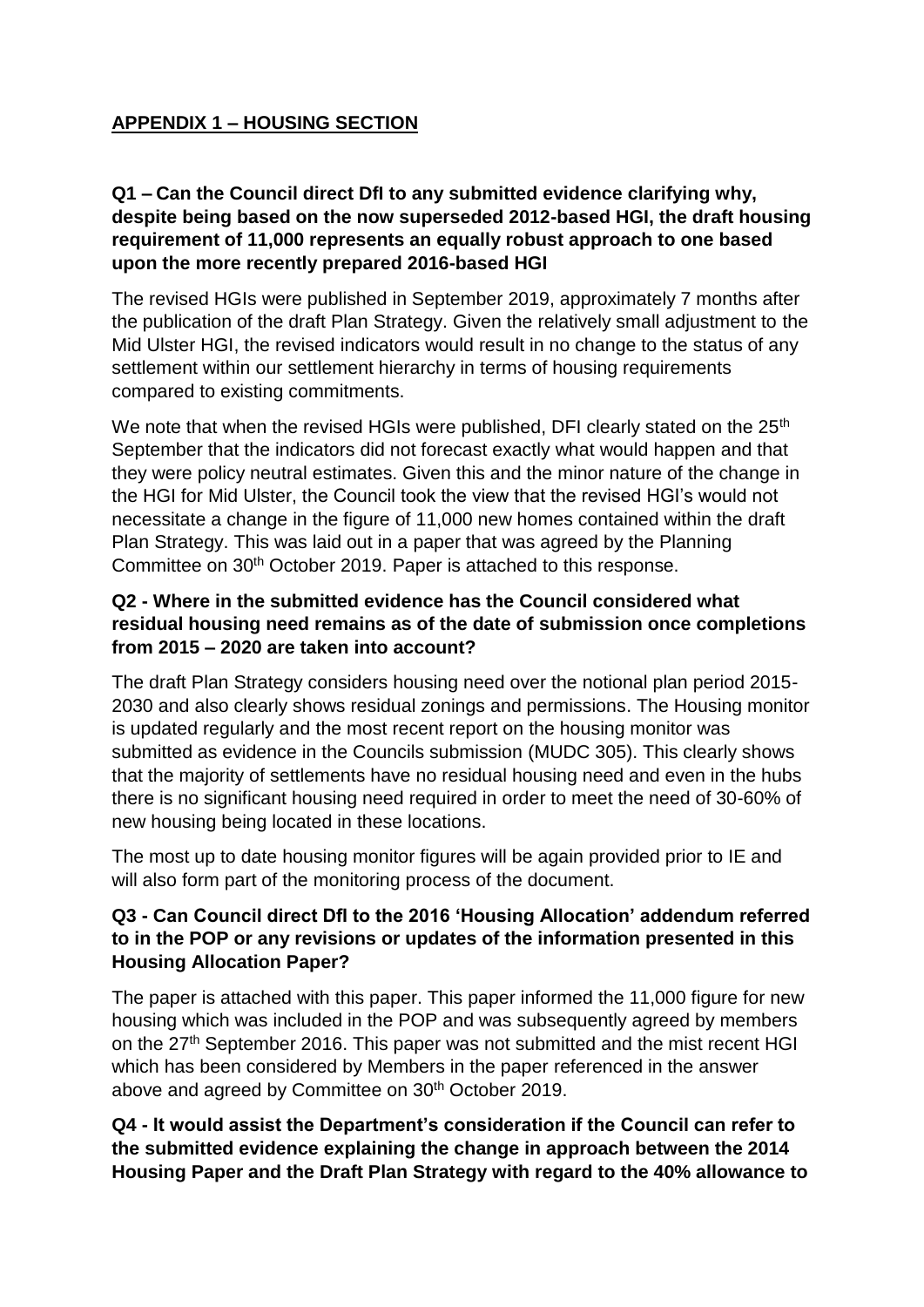## **the countryside within the context of the HGI figure? An explanation as to why the allowance to the countryside changed from being within the HGI to being outside it?**

The POP put forward the case for a balanced approach in relation to housing local indicators (option 1) which identified that the amount of housing in the open countryside should not exceed 40%. In relation to additionally, this relates to the 3 hub settlements.

This has not changed, as per DFIs claims. The approach put forward in the DPS will allow the hubs to grow in line with existing commitments whilst allowing the rural population their fair share of opportunity.

#### **Q5 - The Council acknowledges the relevance of implementation rates elsewhere in the submitted evidence and indicate that the rate is between 90- 95%. As approvals do not equate to completed dwellings can the Council advise why these are considered to be a robust indicator of whether the 40% 'cap' is reached and a review initiated?**

The Council has not proposed that the trigger for a review is as suggested by DFI in the above question i.e. that completions be the trigger for review.

The trigger for a review is whether the number of permissions granted exceeds a certain level, as outlined in para. 4.34 of the draft Strategy. The Plan is based on the figure of 11,000 new houses in total and therefore the figure to trigger a review is based on whether the projected rate of permissions will lead to exceeding 4,380 dwellings in the countryside. No reference is made to the trigger for a review being linked to the number of completions.

## **Q6 - Can the Council highlight where in the submitted evidence explanation is provided of how the Council intends to monitor and implement the 40% allowance in practice and how this may feature in any plan review?**

The DPS clearly states that one of the measures used to monitor the objectives relating to the 40% of households in the countryside will be "the number of housing permissions in the countryside." Reserved Matters and Full Approvals will be counted when formulating projections based on past approval rates, in order to avoid double counting.

## **Q7 - From the above-mentioned figures it appears that the scope to further increase countryside approvals in order to achieve the Council's ambition of 40% of future housing growth is substantially less than the 1000 previously estimated by the Council. In view of this, has the Council provided evidence of why the proposed countryside policy relaxations remain an appropriate response to the gathered evidence?**

DFI appear to be confused on this issue – both in terms of their understanding of the Councils approach to rural housing and of the numbers used to justify such.

The 40% of houses in the countryside is not a council "ambition," rather it is a recognition of the existing level of housing provision in the countryside and a figure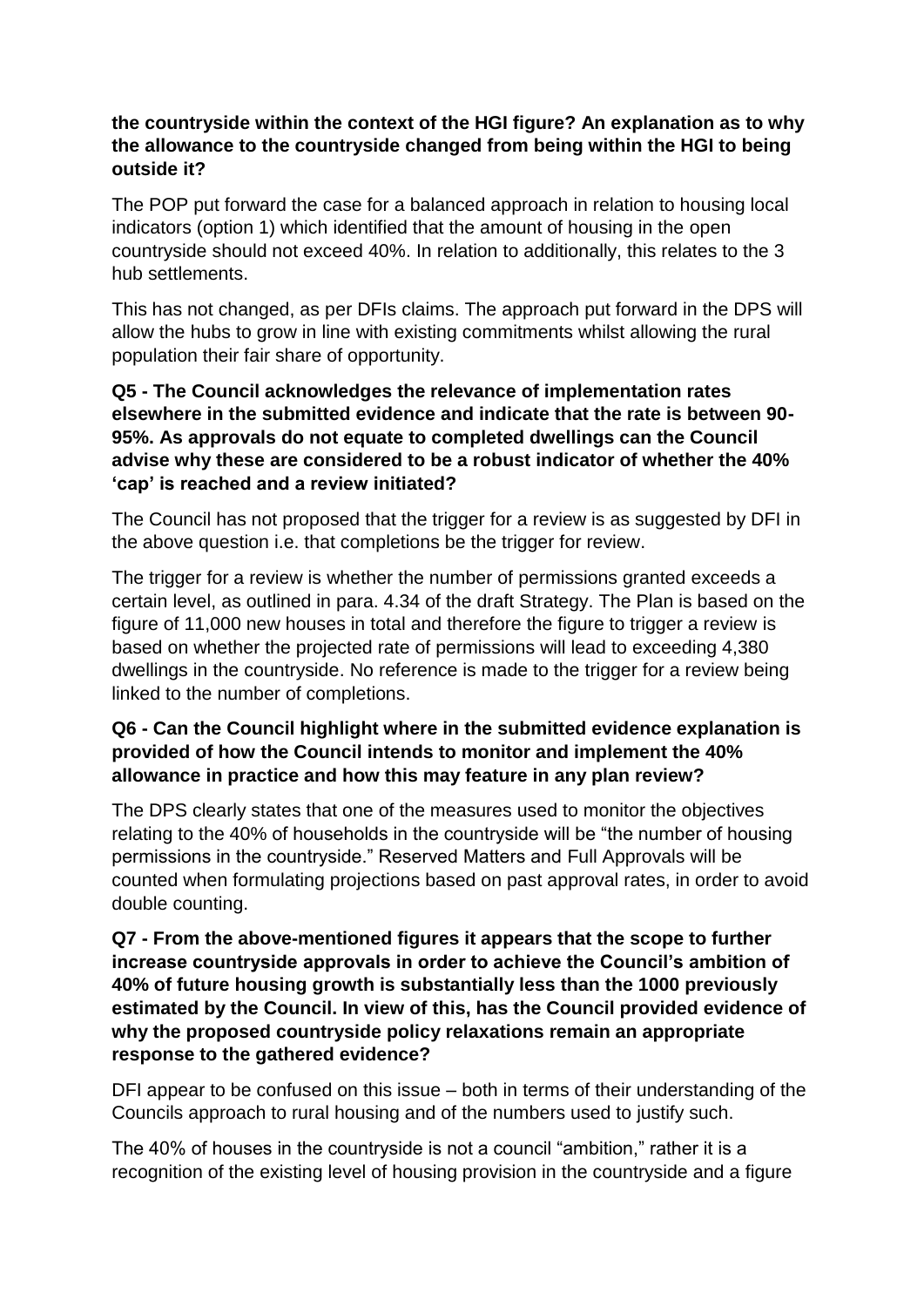at which growth in the countryside would no longer be balanced and would herald the need for a review.

In relation to the figures for rural completions, the information provided in the Public Consultation Report (MUDC114) and referred to by DFI shows that between 2012- 2019 the average amount of rural approvals was 246, similar to the 245 listed for 2012-2014 in Policy Review of Sustainable Development in the Countryside (MUDC 228). Given a 90% completion rate, this shows an average approval rate of 220 new houses in the countryside per year.

DFI seem to have, when reading MUDC 228, confused the approval rate with the expected number of dwellings to be completed.

#### **Q8 – The evidence shows that existing countryside policies in PPS21 and the SPPS provide flexibility for approval rates to increase over time without the need for a relaxation of policies, could the Council direct DfI to the justification for the further relaxations proposed?**

As outlined above, the average approval rate for 2012-2014 and 2012-2019 is very similar. There may well be specific years / periods were approval rates are higher but there is no validity in the claim that this is a result of planning policy. External market forces, such as availability of finance, prevailing economic conditions are all more likely to cause a rise in planning permissions over specific periods than for this to be the result of planning policy which remains unaltered over the same time period.

## **Q9 – As the number of countryside approvals can vary year-on-year, can the Council advise why its original estimate of a 'requirement' for 1000 additional dwellings was based upon only 2 years of approval data?**

As set out above, the average approval rate of 245 dwellings per year is reflective of more than 2 years of approval data.

#### **Q10** - **Did the Council attempt to obtain information in relation to the number of single and replacement dwelling completions in the countryside of the district? If this is provided in the submitted evidence, can the Council direct the Department to this?**

Evidence for the rate of completions is provided in submitted document MUDC 202. Approval rates are listed in table 23 and justification for completion rate is provided in para. 6.18

## **Q11 - Can Council clarify from within the submitted evidence the basis for identifying a range of housing growth between 30% - 60% of the HGI in respect of the main Hub and Local Hub settlements of Cookstown, Dungannon and Magherafelt?**

The 60% target has regard to the recommendation in the RDS that 60% of new housing should be within settlement of a population of 5,000 or greater. Existing commitments show that there is enough land available to allow this target to be met.

The existing level of housing in these settlements is 27% and therefore the 30% figure represents a minimum quantum of housing which should be within the main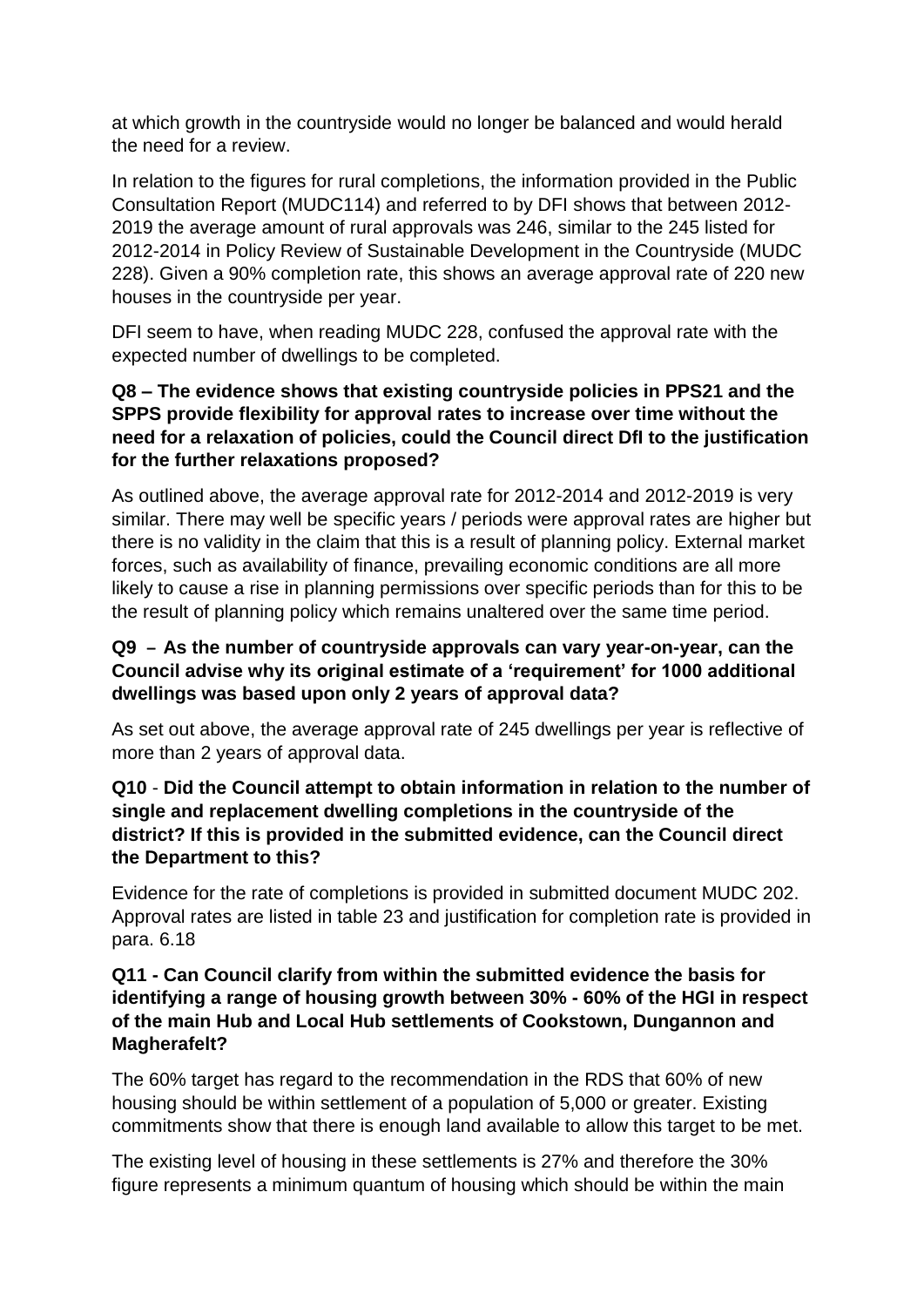hubs. If this figure appears to not be being realised then further phase 2 land can be released (following a formal review) to enable more development to take place. The Department should take note that to date, the Council has not released phase 2 land as there is currently no need.

## **Q12 - Can the Council direct DfI to where, in the submitted evidence, the reasoning for the apparent change of approach to distributing the housing requirement is set out? (i.e. from the 'equitable split' favoured at POP stage to the approach eventually adopted in the draft Plan Strategy)**

There has been no "change of approach" in relation to the equitable split. It is still being followed with the reality of existing commitments in the hub settlements being taken into consideration. To implement the original balanced approach would require revocation of permissions in hub settlements.

# **Q13 - Does the range of growth indicated to the hub settlements provide sufficient clarity and certainty on the amount of housing that will take place over the life time of the plan.**

Yes.

The draft Plan Strategy stage of the Development Plan Process only sets out the indicators against which land is zoned. The final figures for housing will be derived via the Local Policies Plan. Based on current level of commitments in the Hubs, it Is clear that housing need would not be a driver for zoning further land in these settlements.

## **Q14 - In order to assist in the Department's assessment of the submission can MUDC provide clarification as regards the 7% of the Housing Local Indicator not accounted for in allocation to settlements?**

We assume that the "7%" referred to by the Department is arrived at by adding the 60% maximum indicator for the hub settlements to the 33% of the indicator for the rest of the settlements. This gives a total of 93% and therefore an implied shortfall of 7%. This is incorrect. In producing the local indicators, we have taken into account both the urban and rural area. 93% relates to maximum possible houses for hubs and settlements.

## **Q15 - Can the Council clarify the status of the Housing Local Indicators and further explain how existing commitments have been taken into account in the allocation of growth to settlements?**

Local Housing Indicator table is a translation of the districts HGI, It gives a general indication of the level of housing which should be provided across our settlements. However, it does not represent either a cap or a minimum and for this reason it is called an indicator. In applying the indicator to the settlements, it is clear that for the vast majority, the indicator can be provided within the existing settlement limit. Those settlements where this is not the case (Swatragh for example) have been identified.

Assuming the adoption of the draft Plan Strategy in its current form, in accordance with the SCI, a call for sites will be for those settlements where a shortfall has been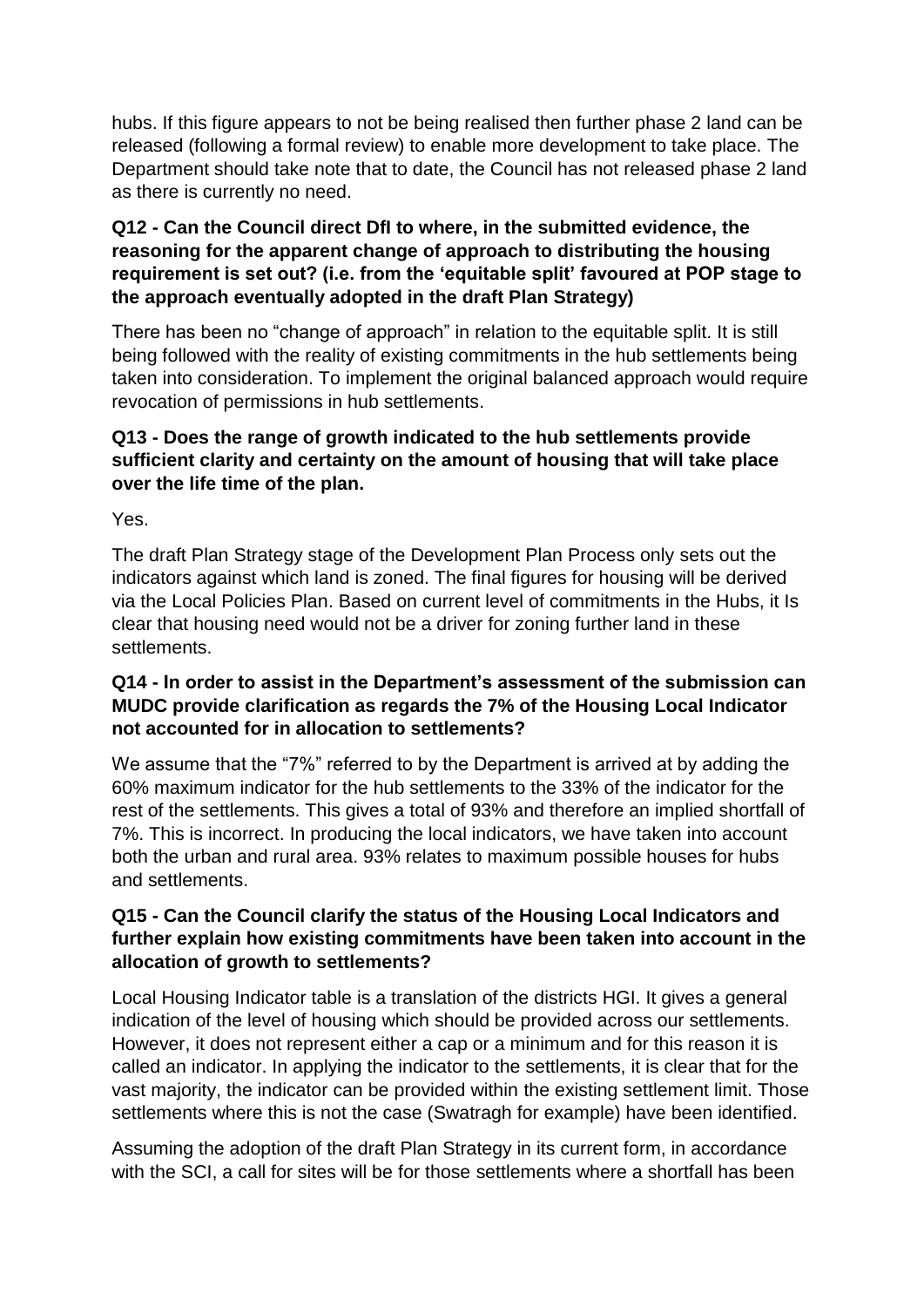identified. In the main, applying these indicators suggests that the existing Area Plans, in terms of settlement limits, are, in the main, fit for purpose until 2030.

## **Q16 - Can the Council clarify what evidence, other than a settlements existing share of the district's population, informed the HLI to settlements. In particular, can clarification be provided on whether the Strategic Settlement Evaluation, including assessment of environmental capacity, has influenced these choices?**

Strategic settlement evaluations have been carried out for all settlements and these have been submitted as part of the evidence base. The strategic settlement evaluations included an assessment of the infrastructure and level of service provision available in each settlement. They were carried out with specific reference to the *Hierarchy of Settlements and Related Infrastructure Wheel* in the RDS.

Consideration was also given to the environmental capacity of each settlement in relation to constraints caused by flooding, environmental designations or heritage issues.

Following the strategic settlement evaluations, the settlements were assigned to categories within the settlement hierarchy and this determined the level of growth relative the HGI which were assigned to them in the Housing Local Indicator table.

## **Q17 - Can the Council explain the statements within the public consultation report that the LPP may facilitate a different level of growth from that indicated by the Housing Local Indicator in the draft PS? In light of the Planning Act 2011 which requires that the LPP is consistent with the PS (Section 9)**

As already laid out, the Housing Local Indicator table is an indicator and not an allocation. MUDC do not know what the outcome of the LPP will be and therefore do not wish to prejudice it. However, it is clear that for a number of settlements, existing permissions already exceed the Housing Local Indicator. Individual representations will be submitted as part of the LPP process and whilst the Housing Local Indicator table may in some instances, indicate that a settlement does not require further growth, these representations may well offer logical solutions where a settlement can be expanded via rounding off for example. Therefore, the LPP may well produce outcomes in relation to individual settlements, which are different to the picture indicated in the Housing Local Indicator table. To rule out such an eventuality at this stage would be prejudicial.

## **Q18 - Completions in the main towns (based on recent completion rates) appear likely to be approximately equivalent to 27% of the planned housing requirement of 11,000. Therefore, are there any other measures, in addition to the possible release of more land, that the Council considered to increase the % share of the district wide housing need accommodated in the hubs?**

Great care should be taken when considering urban completion rates. Implementation of approvals is dependent on external factors such as the housing market, the availability of finance and interest rates. None of these matters are in the control of the planning system. The draft Plan Strategy has clearly provided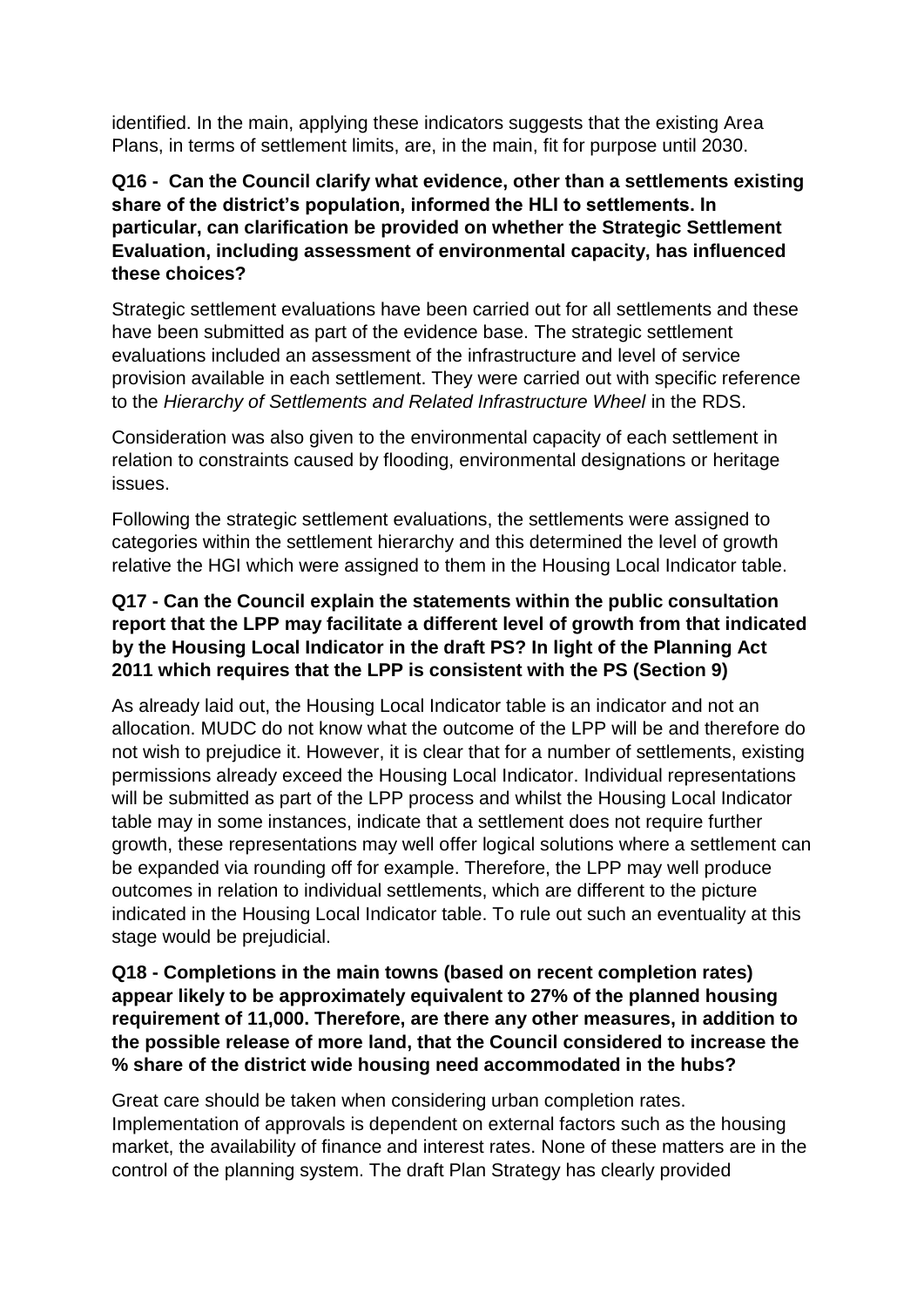opportunity for development within the hubs in order to allow sufficient development. The Councils strategy for growing the hubs involves not just simply housing growth but also involves economic and social growth. This is clearly demonstrated by SPF 2.

# **Q19 - Can the Council please explain the reason for the contrasting approach between Hubs and the Countryside where a 'shortfall' in approvals below 40% 'cap' of the HGI is presented as justifying numerous further policy relaxations there?**

As mentioned above, the 30-60% target of new houses in hubs has been explained. The existing level of rural permissions under PPS 21 would not be sufficient to allow for the countryside to get 40% of the share of the HGI which is needed in order to ensure the level of rural housing provision stays at a current level and does not decline leading to the erosion of rural communites. The commitment to support the rural community which is very strong in Mid Ulster is in line with SPF 6 of the draft Strategy and also in keeping with SFG 13 which aims to "sustain the overall strength of the rural community living in……the open countryside." It would not be possible to achieve this if the level of new housing in the countryside of Mid Ulster was not reflective of its current level.

Relaxations of rural policy have not been driven by any notion of a shortfall but rather by specific needs identified as part of consultation with stakeholders, such as the needs of our fishermen and the local business community. Consideration has also been given to the fact that Mid Ulster elected members feel that in order to keep farms and rural communities viable, greater attention needs to be given to the needs of rural carers and their families. It is essential to bear in mind that in all the scenarios referred to above, permissions will be subject to occupancy conditions and this will be a robust mechanism whereby the level of approvals is controlled.

# **Q20** - **Can Council direct DfI to submitted evidence that further explains how the approach to the allocation of growth to the three main towns is in line with RDS regional policy objective of growing the population of the Hubs within the council area?**

The draft Plan Strategy clearly shows that there is existing potential to grow the hubs by up to 60% of the HGI figure. This is in keeping with the RDS objectives and will also represent a doubling of the current level f housing located within the hubs of mid Ulster.

## **Q21 - Can the Council explain the phased approach to the release of housing zonings and how the high level of commitments outlined within the Draft Plan Strategy is consistent with the Councils approach?**

Housing zonings are subject to different policies with just phase 1 being eligible for development, whilst phase 2 is protected from development except for a few specific criteria as set out in policy HOU1. It is envisaged that a change in phasing status of land can only occur following a policy review and this would involve the provisions set out in Part 2 of the Planning Act (Northern Ireland) 2011 – Section 13. If Council decided that a change was needed, such as the relase of phase 2 land, we would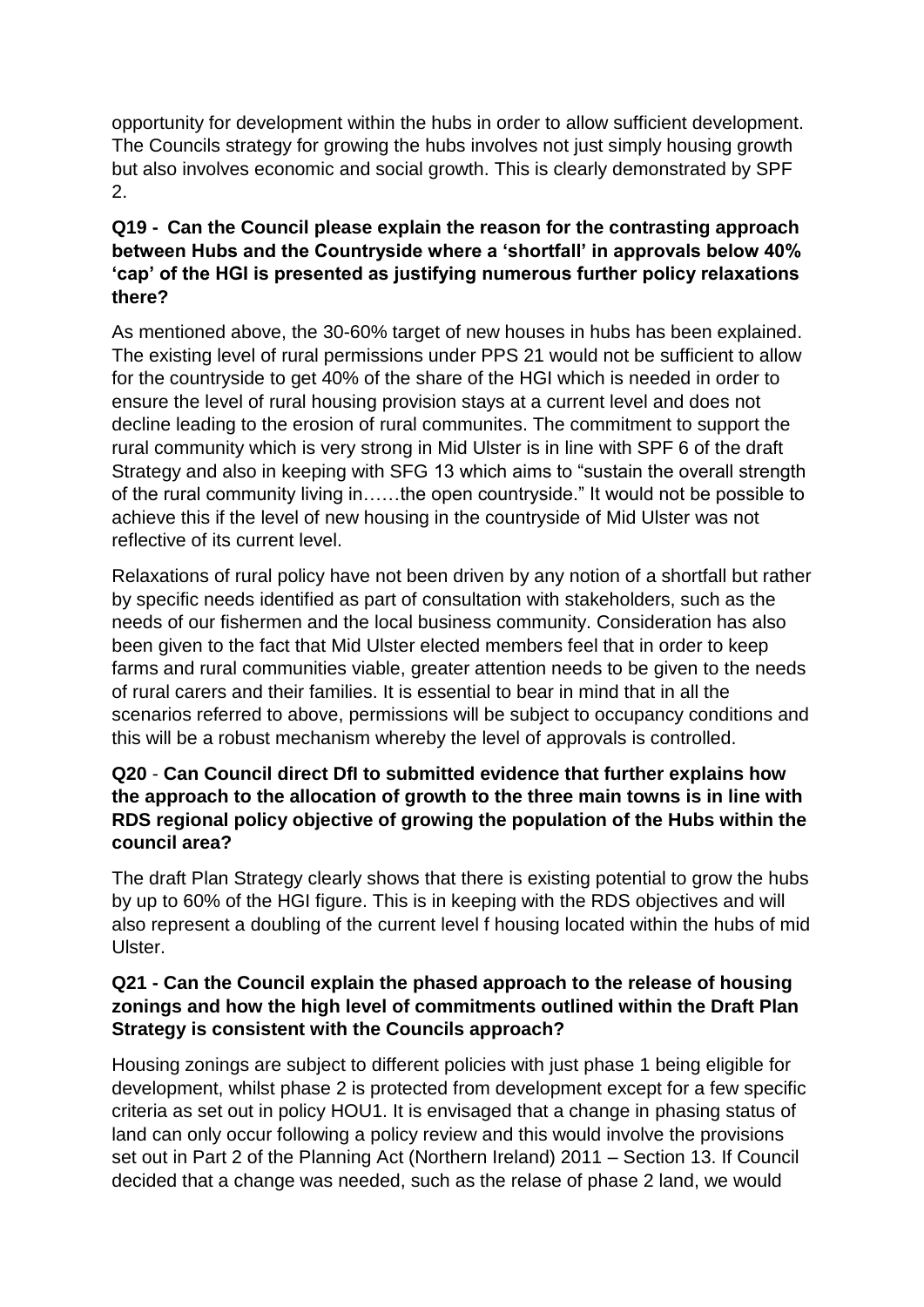view this as a revision and therefore be subject to Section 14 of the Planning Act (Northern Ireland) 2011.

It is highly unlikely that there will be any release of phase 2 land within the plan period. The existing commitments do not include phase 2 land and therefore, it is envisaged that existing commitments can provide enough land to meet the required level of housing growth throughout the Plan Period. The notional end date of the plan period can herald a review whereby the need to release phase 2 land will be considered. However, phase 2 des provide an excellent indicator of future long term growth when planning roads and infrastructure.

# **Q22 - The Council identify the need for housing land to be identified as Phase 1 and Phase 2 respectively, however did the Council consider the need for a strategic policy relating to both housing and employment land that would align the release of both in accordance with need/infrastructure availability?**

Yes we did and as a result we have the current approach involving phasing. We concluded that all land within phase 1 is available for development, having carried out consultation with statutory bodies. At Local Policies Plan we will look further at zonings and landowners have been advised that land could be de-zoned where there is no commitment to develop.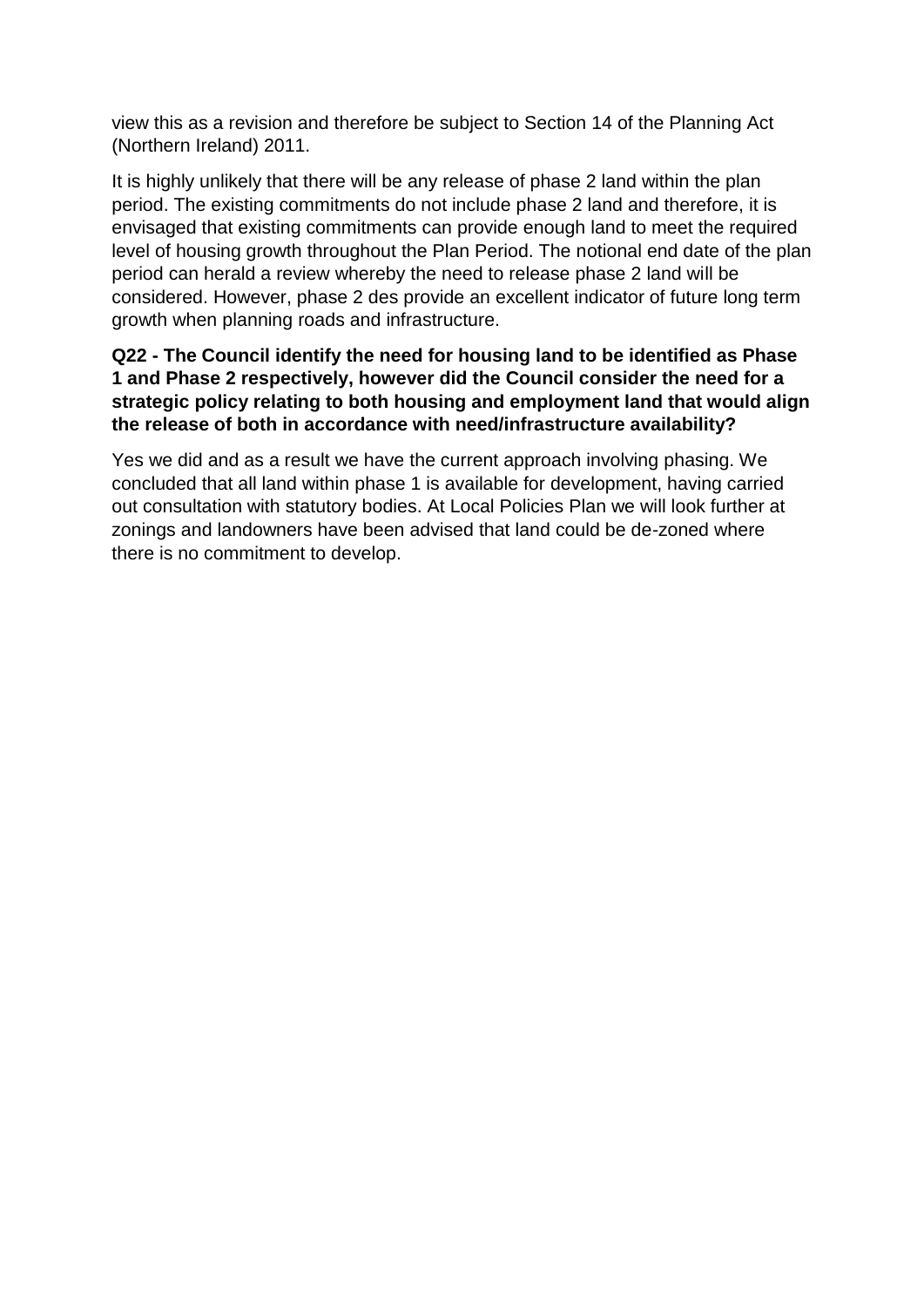# **APPENDIX 2 – ECONOMIC DEVELOPMENT SECTION**

**Q1 - RDS (RG1) and the regional strategic objectives and policy of the SPPS (para 6.66 and 6.88) support economic development of an appropriate nature and scale however the aim is to direct new economic development opportunities to the Hubs or higher performing town/city and to limit, for rural amenity and wider sustainability objectives, the level of new building for economic development purposes outside of settlements. Can the Council direct the Department to evidence within the submission which outlines how draft policy ECON2 , is supportive of strategic guidance contained within the RDS and SPPS?**

We would draw the Departments attention to the fact that the entirety of the 170 hectares of industrial land identified as being required throughout the Plan Period will be located within the main hub towns. Mid Ulster is a key driver in the economic performance of Northern Ireland with this being primarily driven by the agri food, quarrying and quarrying related sectors. A lot of that activity, especially the quarrying industry and its associated activity are located close to the source of their products and therefore, in the rural area.

There is no requirement for policies to be "supportive" of the RDS and SPPS. To do so would simply mean that local development plans should only exist to replicate policies contained in regional guidance. In accordance with Section 8 of the Planning Act (Northern Ireland) 2011, the draft Plan Strategy is required to "take account" of the RDS and any other policy put forward by the Department. It is therefore a moot point to ask the Council to provide evidence of how they are "supportive" of strategic guidance.

The draft Plan Strategy operates a presumption **against** economic development in the countryside and states that there are a limited number of scenarios when economic development in the countryside will be in conformity with the Plan. Where this is not the case, Planning Permission will be refused.

The SPPS specifically states that farm diversification, the reuse of rural buildings and appropriate redevelopment and expansion proposals for industrial and business purposes will normally offer the greatest scope for sustainable development and it recognises that such proposals may occasionally involve the construction of new buildings where they can be integrated in a satisfactory manner. These scenarios are all reflected in ECON 2.

In relation to new build economic development in the countryside, the scenarios described by the SPPS para. 6.88, namely a small scale new build on the edge of a settlement and major regionally important development, are also accounted for within ECON 2.

Para. 12.15 of the Justification for policy ECON 2 of the draft Plan Strategy states that the guiding principle for policies and proposals for economic development in the countryside is to facilitate proposals likely to benefit the rural economy and support rural communities, while protecting or enhancing rural character. This is directly in line with the approach set out in para. 6.87 of the SPPS.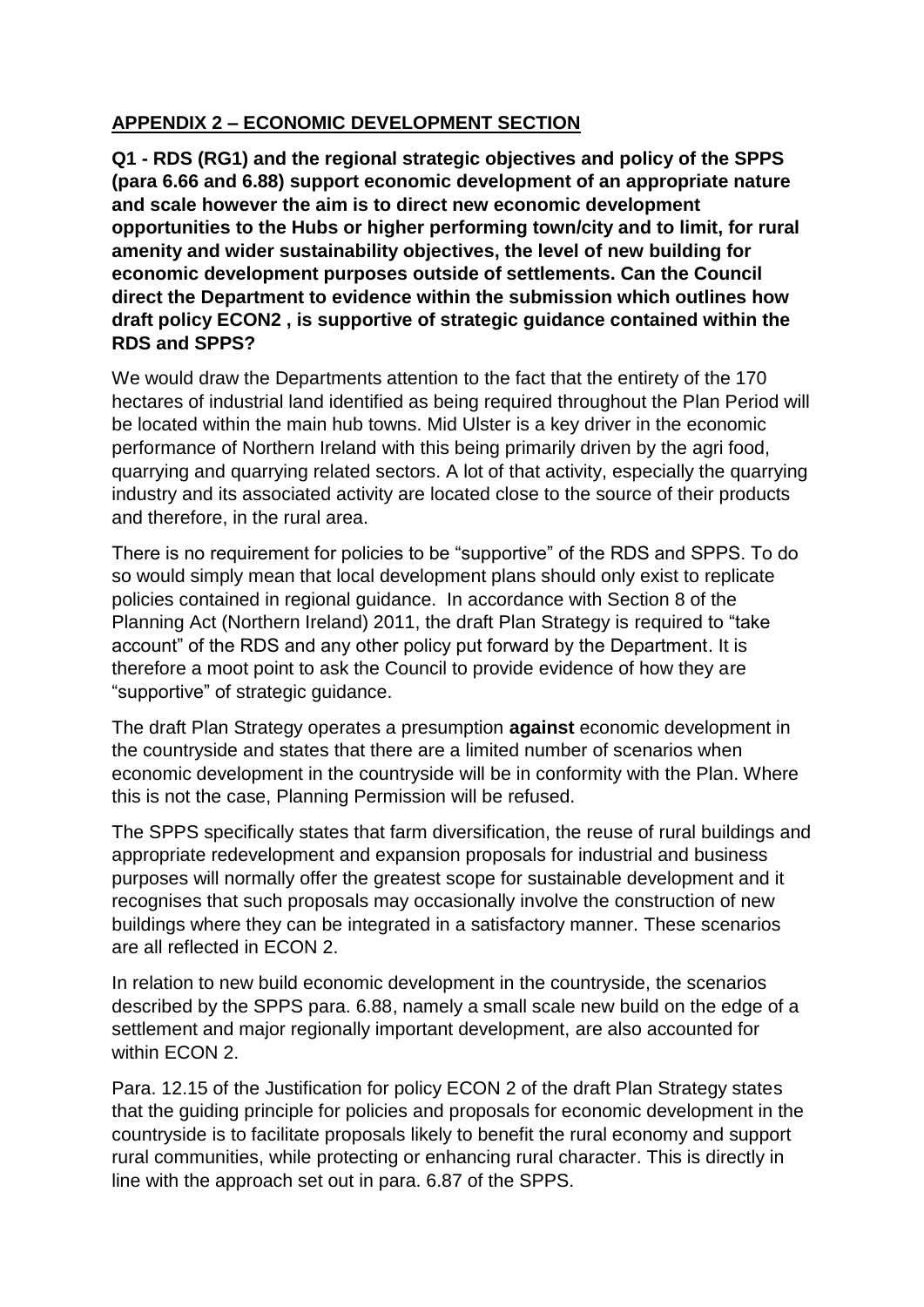Policy ECON 2 seeks to tailor the regional approach in order to recognise the unique economic circumstances of Mid Ulster where self-employment and rural economic enterprises are a common feature of the economic make-up of the district.

The desire to reflect this unique circumstance is one that was expressed by our elected members as laid out in the submitted evidence (MUDC 219) along with quantitative proof of how the existing approach to economic development in the countryside is producing a disproportionately low number of approvals for economic development in the countryside.

We therefore feel that the evidence for tailoring the rural policy in relation to economic development has been provided and supports the approach taken.

## **Q2 - Furthermore, in providing clarification, can the Council direct the Department to evidence within the submission outlining how the approach to new economic development in the countryside (ECON2) is supportive of the Council's own plan objectives including SPF2 (to focus growth within the three main towns/Hubs of Cookstown, Dungannon and Magherafelt) and SPF3 (to consolidate the role of Coalisland and Maghera as of the draft Plan Strategy)?**

The Council do not agree with the Departments implied position that a policy which facilitates development within the countryside is not compatible with growth also being facilitated within the hubs and the local towns. As has already been stated, the approach to economic development in the countryside is in line with the SPPS and existing policy. The only additionally in the draft Strategy's planning policy is in recognition of the strong entrepreneurial spirit in the district and the fact that many of our industries are 1 man operations and a policy has been introduced to allow people to work from home. Our only other policy additions are the introduction of RIPA designations, which aim to consolidate areas of existing industry and sites benefitting from major Planning Permissions.

MUDC 203 contains the rationale for the figure of 8,500 new jobs to be provided throughout the Plan Period and the associated requirement of 170 hectares of land.

MUDC 203 also states that it is inevitable that 170 hectares will be an over zoning but is needed to allow flexibility. Not all jobs created throughout the plan period will be provided on zoned land. The evidence provided in MUDC 203 shows an expected growth in the knowledge based industries and is obvious that these jobs are in all likelihood, not going to be located on zoned industrial land but elsewhere in settlements or edge of settlement locations.

The paper also acknowledges that some of the 8,500 new jobs will be provided in the rural area. As outlined above, the evidence shows the low rate of rural economic approvals being approved under existing economic policy and therefore justifies the policy which has been brought forward in the form of ECON 2.

**Q3 - The council state that there is already a proliferation of existing rural enterprises meaning that in some locations 'it could be argued' that rural character has already been altered/undermined. Can the Council please**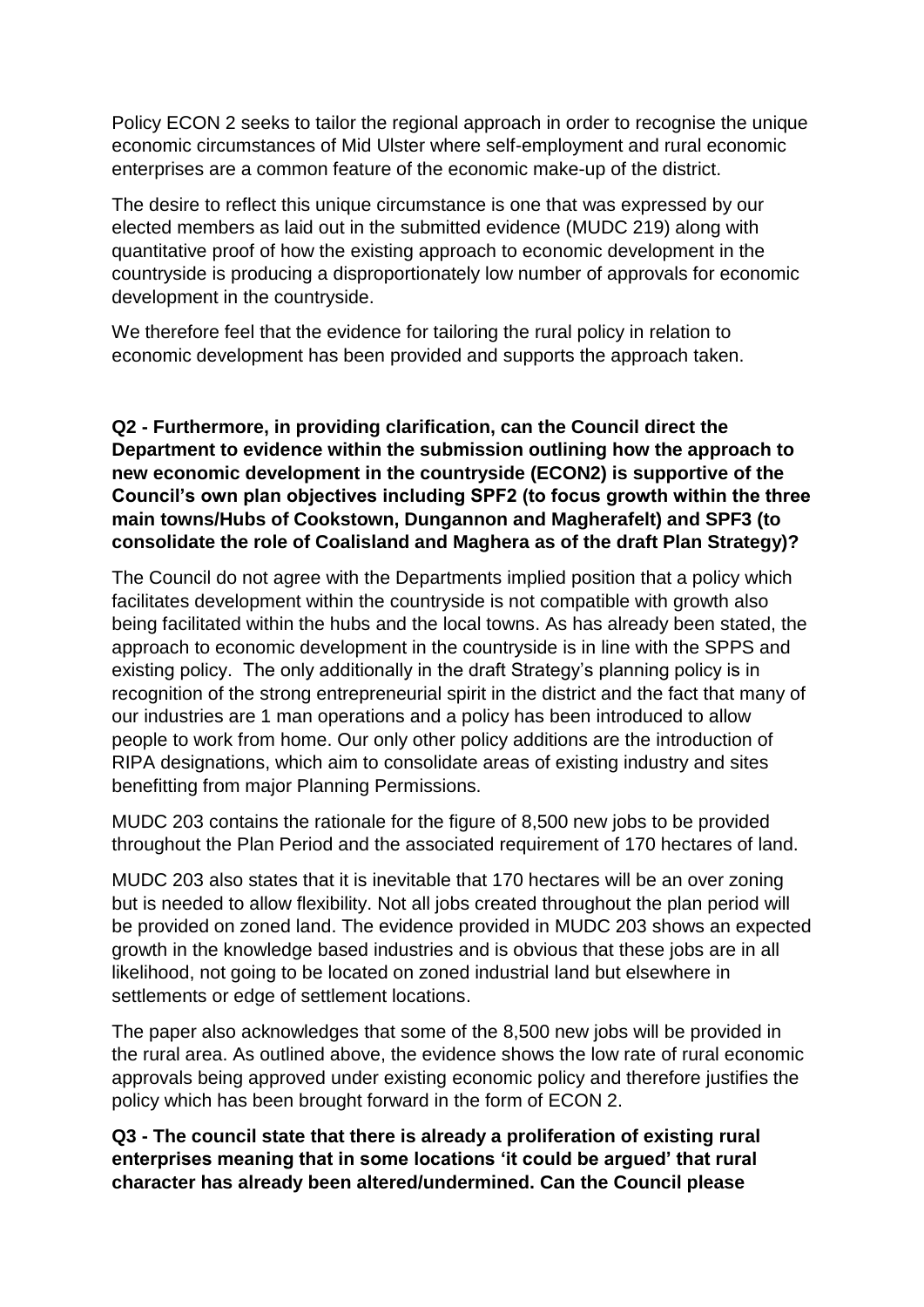## **highlight what evidence within the updated Landscape Character Assessment Review has informed the Councils view in this regard which provides part of the justification for RIPA designation?**

Reference has been made to the impact of industrial development on certain Landscape Character Areas within the Landscape Character Assessment.

For instance in relation to the Dungannon Drumlins and Hills LCA, which the Tullyvannon RIPA is proposed to be predominantly located within, the LCAR includes in its description of key landscape features, the description of the LCA as having areas which are affected by intrusive, industrial and commercial and housing development.

It is important to remember that LCAs do not reference specific localities such as the exact locations of where our RIPA designations are located.

# **Q4 - Can the Council clarify how the proposed extension of the industrial footprint at the proposed Tullyvannon RIPA is consistent with the stated purpose of RIPAs to consolidate existing industry?**

Tullyvannon RIPA recognises the extent of existing industry and permissions with limited scope for expansion. The objective is to consolidate existing industry at this location. Consolidation is defined as making something stronger or solid or into a more effective entity.

Boundaries have been defined based on geographical features and the opportunities for expansion are limited; therefore helping to prevent further sprawl.

## **Q5 - Is the Council aware how many other locations within the MUDC district would meet the criteria for RIPA designation set out within the draft Plan Strategy at paragraph 4.37? Furthermore do the findings of the updated Landscape Character Assessment Review support the designation of the RIPAs generally?**

The draft Plan Strategy only defined 2 RIPA designations. A third was considered at Creagh but was ruled out due to limited environmental capacity in s far as the area is a major area of floodrisk.

We have provided opportunities for other RIPAs to be suggested, based on a set of criteria. This will be a matter to be further considered as part of the Local Policies Plan. It is important to bear in mind that any such proposal will need to meet criteria set out in para. 4.37.

## **Q6 - In providing clarification, can MUDC direct the Department to any evidence within the submission which shows consideration by Council of the impact of any later projections?**

The 2018 based projections were published in October 2019, after the publication of the draft Plan Strategy. The 2016 based population projections did not give a population figure for 2015, instead they start in 2016. The 2016 projections showed a severe fall in the 16-64 population of Mid Ulster by the year 2030. A fall of around 2,000 compared to a slight fall of around 200 for the previous corresponding set of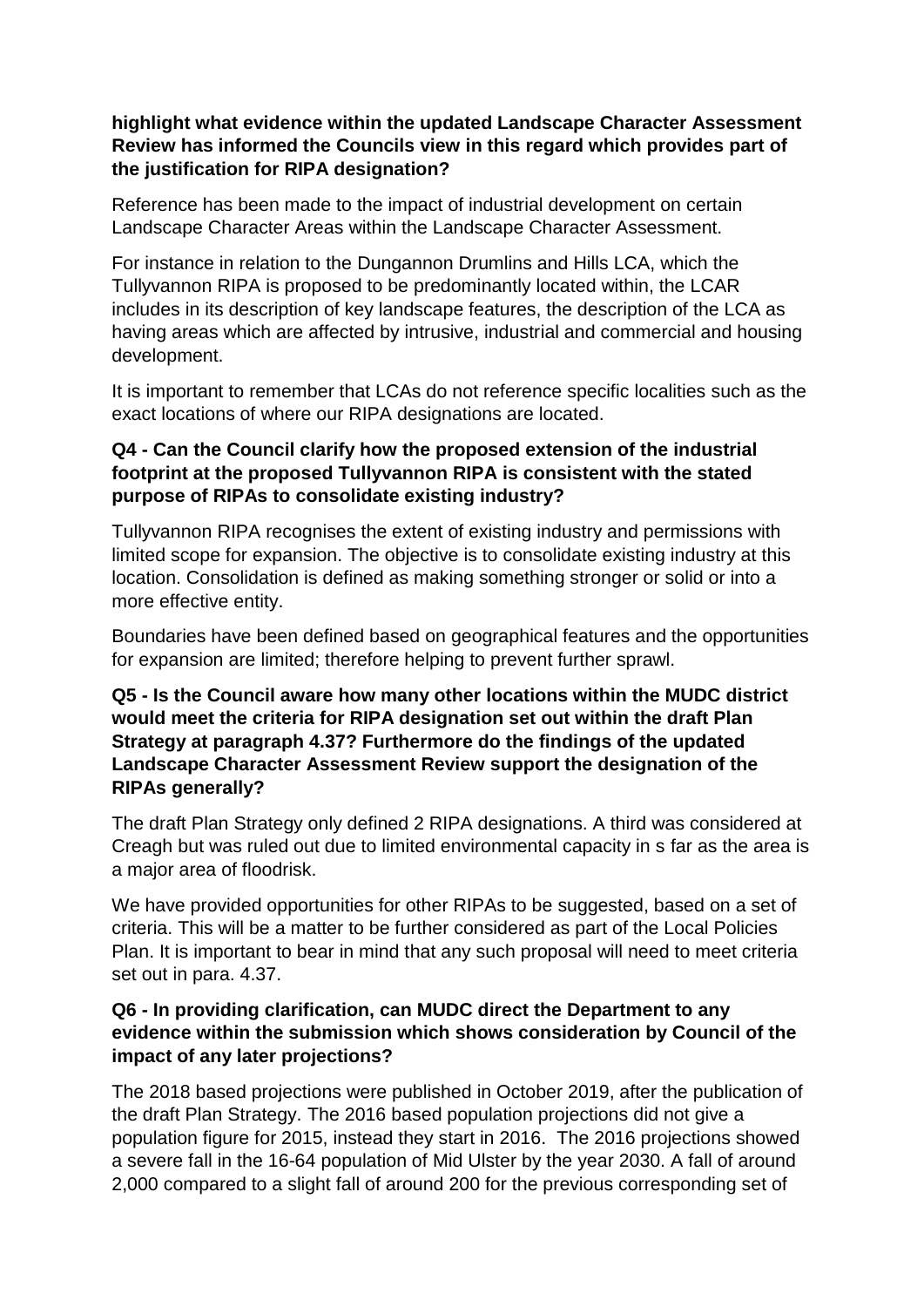projections. These projections are forecasts only and do not offer any certainty as to what will transpire. These projected low population figures, which appeared to be largely linked to the unknown forecasts associated with the Brexit vote, if implemented would mean a reduction of around 1,500 in the number of jobs for Mid Ulster. This would be a fundamental change to the Plan and one which would be damaging to Mid Ulster and would have been based on forecasts which may or may not come true.

The most recent projections, which provided data for all years within the Plan Period was the 2014 based population projections and these were reflected in an addendum to Position Paper 3 (MUDC 236), showing the 8,500 figure for the number of new jobs to be created was still feasible.

It is important to remember that employment figures are not subject to any regional indicator and that the approach advocated in regional policy is to provide a choice and flexibility in relation availability of economic land (SPPS – Para. 6.92). It is felt that the figure of 8,500 new jobs as contained within the draft Plan Strategy does allow for this degree of flexibility and choice of sites and for those reasons, the approach is in keeping with the approach advocated by regional policy.

## **Q7 - Noting that the methodology will result in a degree of over-zoning did the council consider the application of a phased approach to the release of economic development land similar to the approach taken in respect of housing land?**

The supply of economic land catered for within the draft Plan Strategy will create a choice and flexibility of land, which is in line with the requirements of regional policy. Therefore, we do not consider that a phased approach is beneficial.

## **Q8 - In providing clarification, can MUDC direct the Department to evidence within the submission showing consideration by the Council of how its approach to economic development in the countryside will promote economic development at the hubs, in line with SFG11 of the Regional Development Strategy?**

This question is based on a false premise that economic development in the countryside automatically means that the objective of growing the hubs is unrecognisable. It fails to recognise that much of the industry in mid Ulster is linked to the primary sector, such as quarrying and the related quarry products sector and that such industries need to be located close to their primary products, which are almost exclusively located in the open countryside.

The draft Plan Strategy allows for limited expansion of existing enterprises; regionally significant proposals or where development is within an existing cluster of rural industry. This is in keeping with scenarios where development is deemed acceptable in the SPPS (Para. 6.87)

The notion that any new policy should prevent expansion in the countryside would be contrary to regional policy.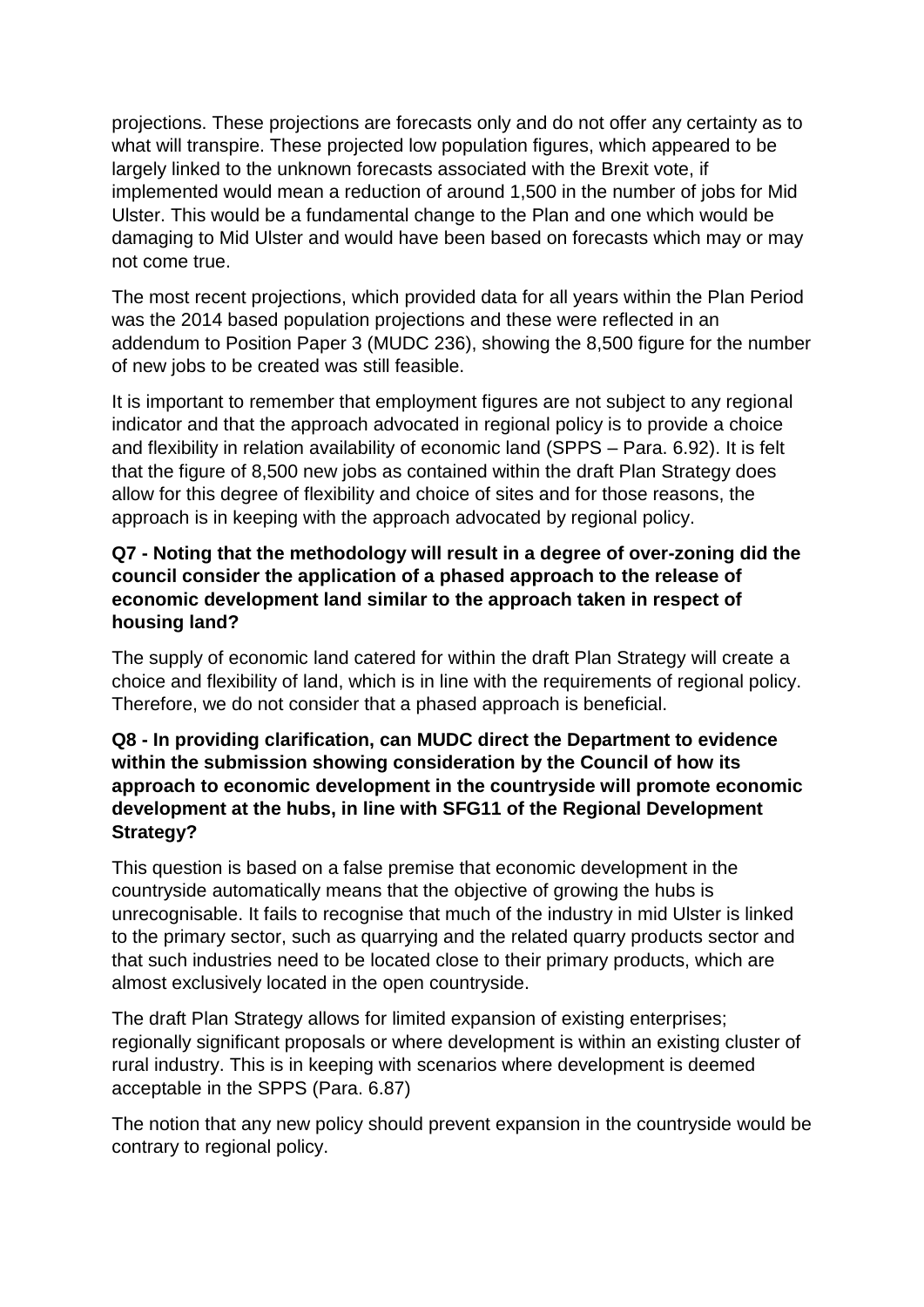It should also be noted, that the Council expect the future growth of the hubs to involve an increasing number of jobs in the knowledge based industries and that this represents a different type of industrial growth from the traditional industries which are already prevalent in the countryside and which should be accommodated to grow and expand, in line with regional policy.

#### **Q9 - In providing clarification, can MUDC direct the Department to evidence within the submission which shows consideration by Council as to reason for the change of approach between publication of the Draft Plan Strategy and subsequent Public Consultation Report for Coalisland and Maghera?**

There has been no change in approach. There will be no allocation of the 170 hectares of economic land formally allocated to the local towns but that is not to say that land cannot be zoned in these towns.

The public consultation report at page 031 states that **in villages**, the Council will not zone land for economic purposes in order to provide flexibility. The paragraph in question clearly relates to villages and not local towns of Coalisland and Maghera.

There are references in the Public Consultation Report which appear, on face value, to suggest that economic land will not be be "reserved" in local towns and villages. The Council acknowledge this and have identified these references as human error on the part of the Author. It is apparent however, that where this form of words occurs, the Author is clearly referring to towns and villages as opposed to local towns. This is clear for instance on pages 035, 038 and page 072 where the language used shows that while there will be no land reserved in the settlements in question, exceptions may be made for rural enterprises within the settlement limits. This would clearly show that the author was mindful of smaller settlements which are more rural in nature, when writing this and not referring to larger local towns, some f which are actually classed officially as urban areas.

We would point out that page 072 clearly states that in relation to local towns;

*therefore, while the logical location for providing industrial land is in the hubs, it is likely that local towns could also provide zoned land as established in the extant plans.*

#### **Q10 - In order to aid the Department's consideration of the MUDC submission can Council, through directing DfI to evidence within the submission, demonstrate how it has taken account of any updated data sources to support its approach to employment and economic development, to that presented in the papers of 2015, 2016, 2018 and 2021 (as referred above)?**

It is important to remember that employment figures are not subject to any regional indicator and that the approach advocated in regional policy is to provide a choice and flexibility in relation availability of economic land (SPPS – Para. 6.92). It is felt that the figure of 8,500 new jobs as contained within the draft Plan Strategy does allow for this degree of flexibility and choice of sites and for those reasons, the approach is in keeping with the approach advocated by regional policy.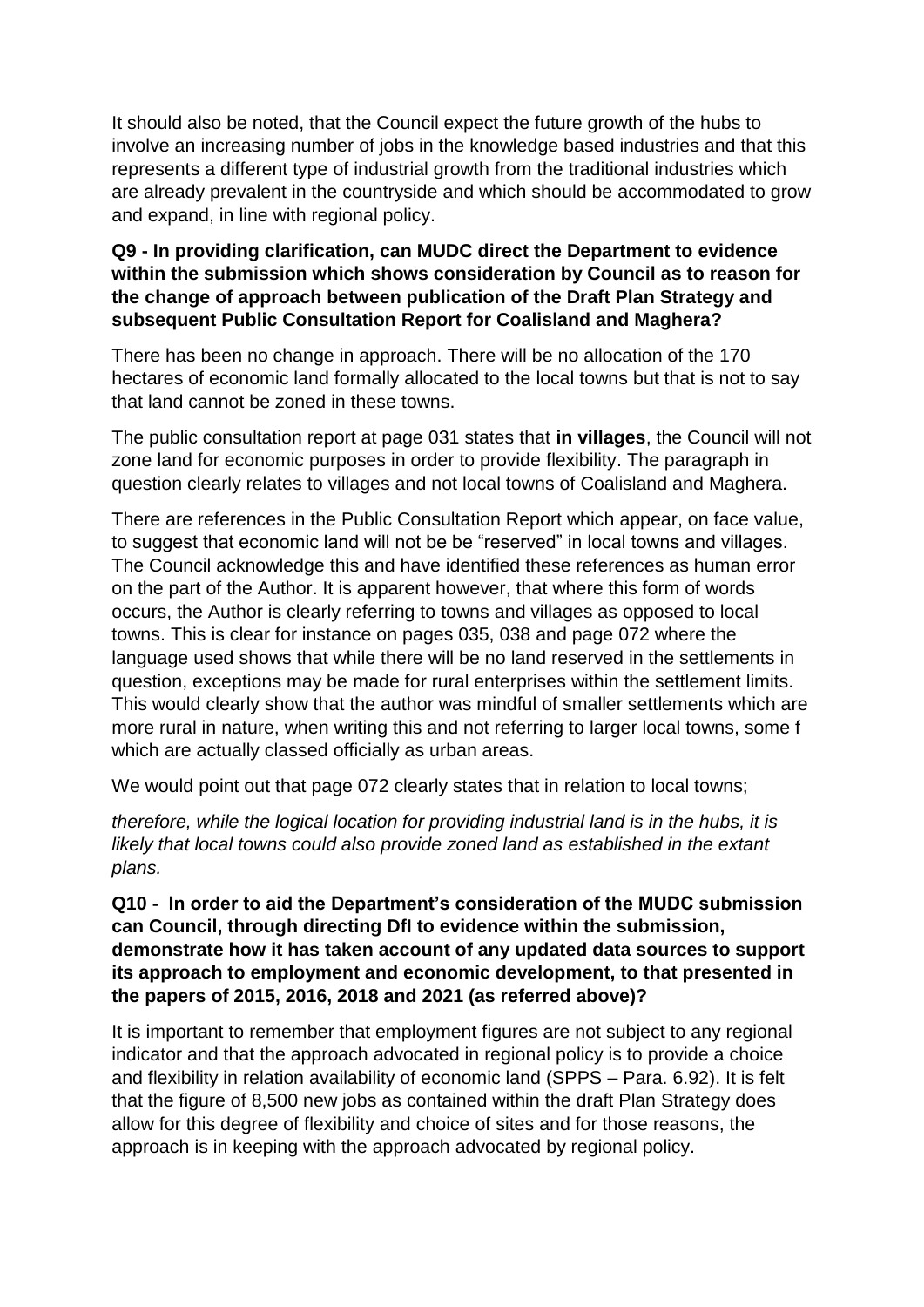Subsequent population projections show a forecast of a lower population at the end of 2030. The 2018 sub national population projections show mid Ulster with a population of 159,933 at the end of 2030/31. This is a 3% reduction from the 2014 projections which forecast a population of 165,063.

However, these are forecasts and do not provide any degree of certainty, particularly given the more noticeable difference in population projections put forward from 2016 onwards, which are as yet uncertain in terms of their accuracy. MUDC are of the belief that in order to ensure sufficient flexibility and choice, as stated in the SPPS, that the earlier population projections are the best vehicle to do this and ensure that sufficient land is available for economic development throughout the Plan Period.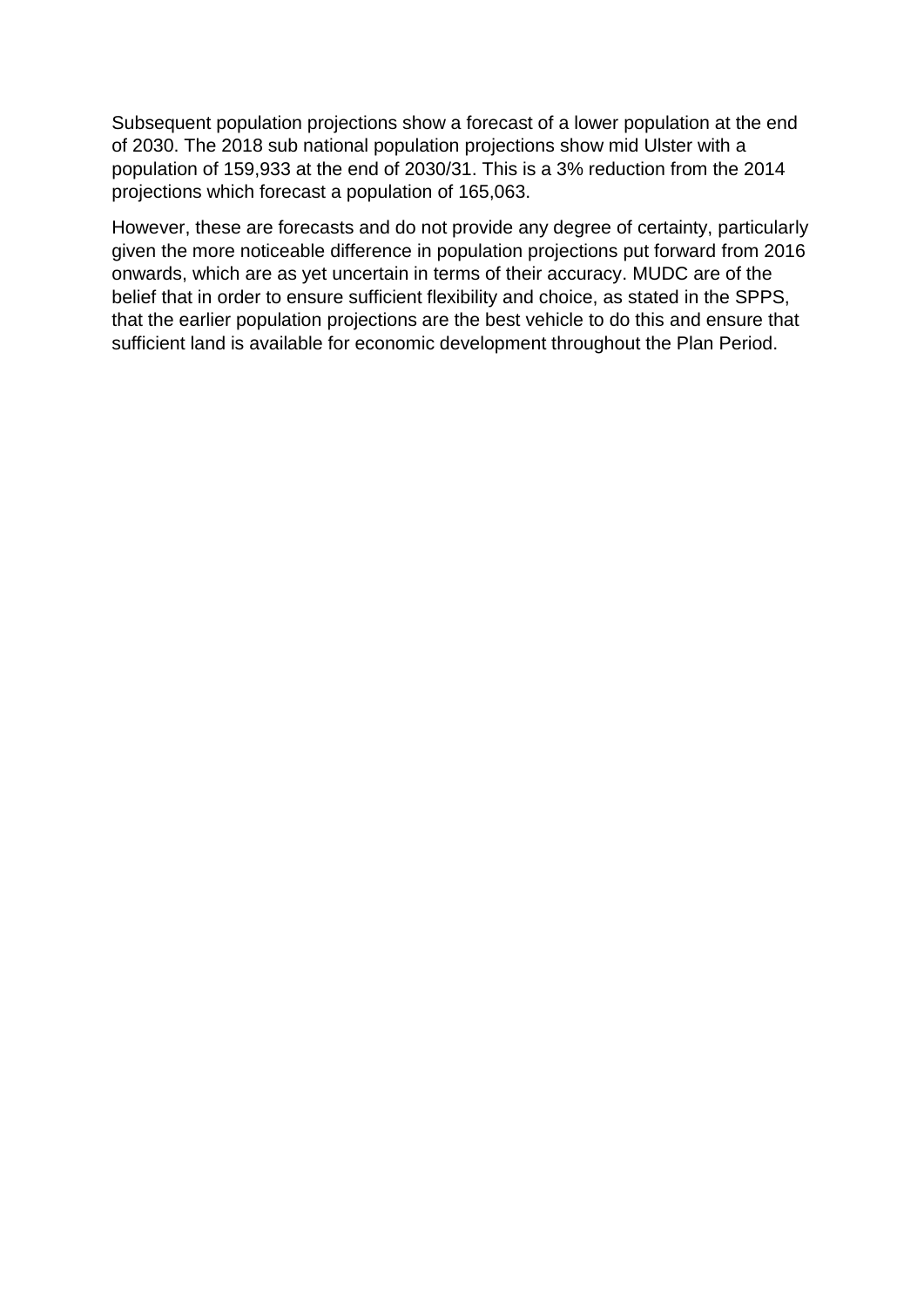# **APPENDIX 3 – RESIDENTIAL DEVELOPMENT IN THE COUNTRYSIDE**

## **Q1 - In order to assist Departmental consideration of the MUDC submission, can Council please direct the Department to evidence which would provide clarification of the Council's adopted methodology in using full and reserved matters approvals in 2 years (2012 – 2014) only?**

Full and Reserved Matters approvals are used in order to reduce the risk of double counting planning permissions. Reserved matters are used instead of outline permissions because they represent the outworking of an outline application. Full permissions are in the majority of cases, stand-alone applications which are not linked to a RM approval.

In relation to the 2012-2014 approval rates, it has been demonstrated above that this rate, whilst only for 2 years is very similar to the broader approval rate over the years 2012-2019.

## **Q2 - In order to facilitate Departmental consideration of the MUDC submission, can Council please direct the Department to evidence providing quantification of housing completions for this period?**

The amount of housing completions has been based on a presumption of 90-95% completion rate and the rationale behind this is laid out in MUDC 202. This is an upper estimate and therefore the assumed approval rate is considered to be representative of the highest possible new dwellings being erected in the countryside under existing policy.

DFI may wish to check records of previous Departmental Development Plan Working Groups when it was generally accepted that the implementation rate of new approvals was around 90-95%. The Department also took the decision that it would no longer be economically viable to survey rural permissions for the purposes of ascertaining completion rates.

# **Q3 - In order to aid the Department's consideration of the MUDC submission can Council, through directing DfI to evidence, demonstrate how the results of further field survey work undertaken by the council has helped support the proposed policy approach?**

Fieldwork was an intrinsic component of the Councils LCA Review (MUDC 210). Data collection occurred in the field to help verify, add and refine information to the key characteristics and qualities of the appraisal of the desk based study. The field study enabled the attributes of the landscape to be assessed on location capturing aesthetic and perceptual qualities of each LCA. This fieldwork also included the noting of some of the key experiential qualities of each of the LCAs and there are numerous examples of this throughout the LCA Review.

The Landscape Character Assessment Review demonstrates the impact of a range of factors (one of which is "pressure for single dwellings") on the intrinsic value of each LCA. It concludes that in the years since the original NILCA 2000 was carried out; there have been no key intervening changes in the landscape, although certain mitigations can be taken to address smaller scale changes that have taken place.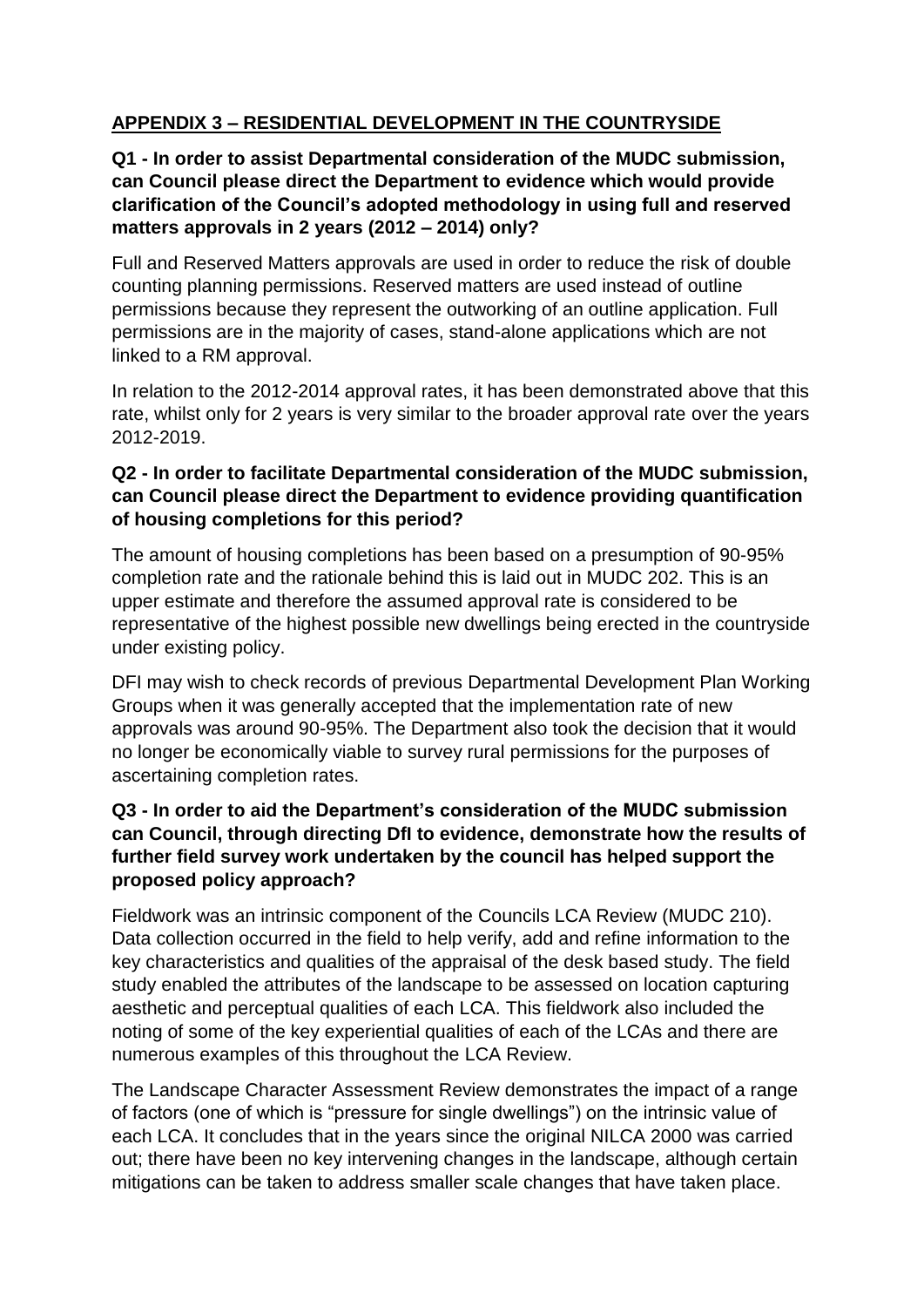The results of this field work and the subsequent findings are translated into the LCAR in the form of "action points" which relate to policy measures which can be implemented in the formulation of the draft Plan Strategy. Such measures include the need to control siting, design, appearance of rural houses.

#### **Q4 - To aid the Department's consideration of the MUDC submission can Council, through directing to the submitted evidence, demonstrate how this approach takes account of the regional strategic policy approach of the SPPS, which applies the general principal of clustering, consolidating and grouping to all development in the countryside (with limited exceptions in relation to Dwellings on Farms)?**

We strongly refute the assertion by the Department that the draft Plan Strategy represents a "broad exception" to regional strategic policy. Our policies do indeed contain numerous references to the need to cluster with / have visual linkage with / be sited between, existing buildings or to re use / convert existing buildings. A cursory glance at policy CT2 is enough to confirm that this is a recurring theme throughout the policy and that is in line with SPPS para. 6.69.

CT1 states explicitly in its first criterion that all residential development in the countryside shall be required to "cluster, consolidate and group with existing buildings unless there are environmental or operational reasons where this is impracticable."

The principle of there being an exception to the requirement to cluster new development with existing buildings is clearly already evident in existing policy CTY10 of PPS 21. This policy states that the requirement to cluster may be set aside if there is a potential risk to health and safety or if there are plans to expand the farm holding. The "environmental or operational reasons" which is contained within policy CT1 is a clear attempt to tie in with existing policy and this is further evident if one reads the justification at para. 8.15 of the draft Plan Strategy.

If the Department is suggesting that the exceptions of "environmental or operational reasons" are not appropriate, then it would appear that they are suggesting a further tightening of existing policy whereby these existing exceptions to policy are removed?

The Department in asking this very question, has itself acknowledged the existence of the exception to the requirement to cluster and therefore we feel that this question is illogical.

#### **Q5 - In order to aid the Department's consideration of the MUDC submission can Council, through directing DfI to submitted evidence, demonstrate how the above Council Statement is reflective of the SPPS regional approach?**

The Department have emphasised the following quote from the DPS; "The SPPS clearly provides for housing in the countryside" and at the same time asks how the "above Council Statement is reflective of the SPPS approach."

MUDC are baffled by this question insofar as the SPPS does clearly provide for housing in the countryside. Para. 6.73 of the SPPS sets out a range of scenarios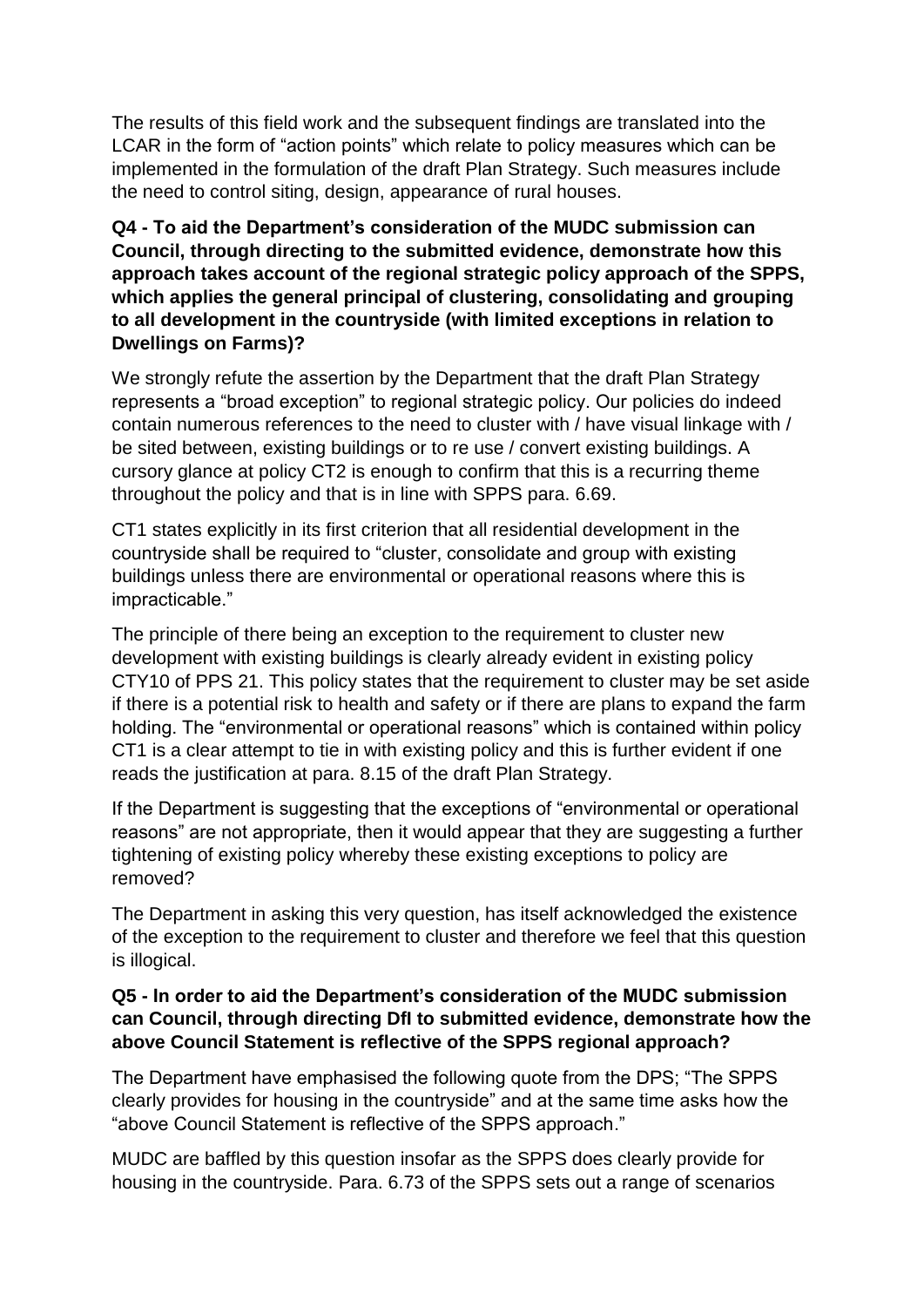where housing in the countryside will be acceptable and all these are reflected in the draft Plan Strategy. Paragraphs 3.9 - 3.13 of MUDC 228 (**Policy Review – Sustainable Development in the Countryside**) clearly considers the provisions of the SPPS and how it relates to housing in the Countryside.

As always, we are of the opinion that the SPPS is not a document that Development Plans should simply replicate. In accordance with Section 8 of the Planning Act (Northern Ireland) 2011, the draft Plan Strategy is required to "take account" of the RDS and any other policy put forward by the Department.

**Q6 - In order to facilitate Departmental consideration of the MUDC submission, can Council please direct the Department to evidence estimating the likely impact of additional opportunities under proposed policy CT2 in terms of the potential number of additional development opportunities in the countryside? Has the Council considered the impact of these measures in the context of the HGI 40% allowance in respect of residential development?**

The only addition which we consider to be solidly quantifiable in relation to numbers of potential approvals is criteria (j) of policy CT2, which allows for permission within a specific part of the District, for holders of a commercial fishing license. This will be limited exclusively to those who hold the license in question and consideration of the numbers involved here has been provided in the Public Consultation Report (MUDC 114) – para. 4.13. These numbers have been obtained via consultation with the Lough Neagh Fisherman's Co-Operative.

In relation to the other additional policy criteria, there is no way of knowing with any degree of overriding certainty, how many approvals will result, as a maximum figure. These are dependent on market forces such as availability of finance, interest rates and construction trends. It is for this reason that MUDC will monitor and review the draft Plan Strategy on a regular basis. In the same way, there is no one way of knowing future rates of approvals based on existing rural policy.

The additional policy mechanisms contained in CT 2 will all be subject to the limitation of occupancy conditions.

## **Q7 - In order to facilitate Departmental consideration of the MUDC submission, can Council please direct the Department to evidence explaining the basis for the policy wording and in particular if it has considered the extent to which policy criteria CT2(F) may compromise criteria CTY2(E)?**

The two scenarios alluded to in the question relate to two separate scenarios so the Council do not accept the premise that one might compromise the other. Where a farm is established and viable then it can avail of a dwelling under criteria (e). Where a farm is not established and viable then it will be able to avail of a dwelling under criteria (f). Where an established and viable farm has had a dwelling approved in the last 10 years then it also can avail of criteria (f) provided that the dwelling is accommodated within a farm cluster.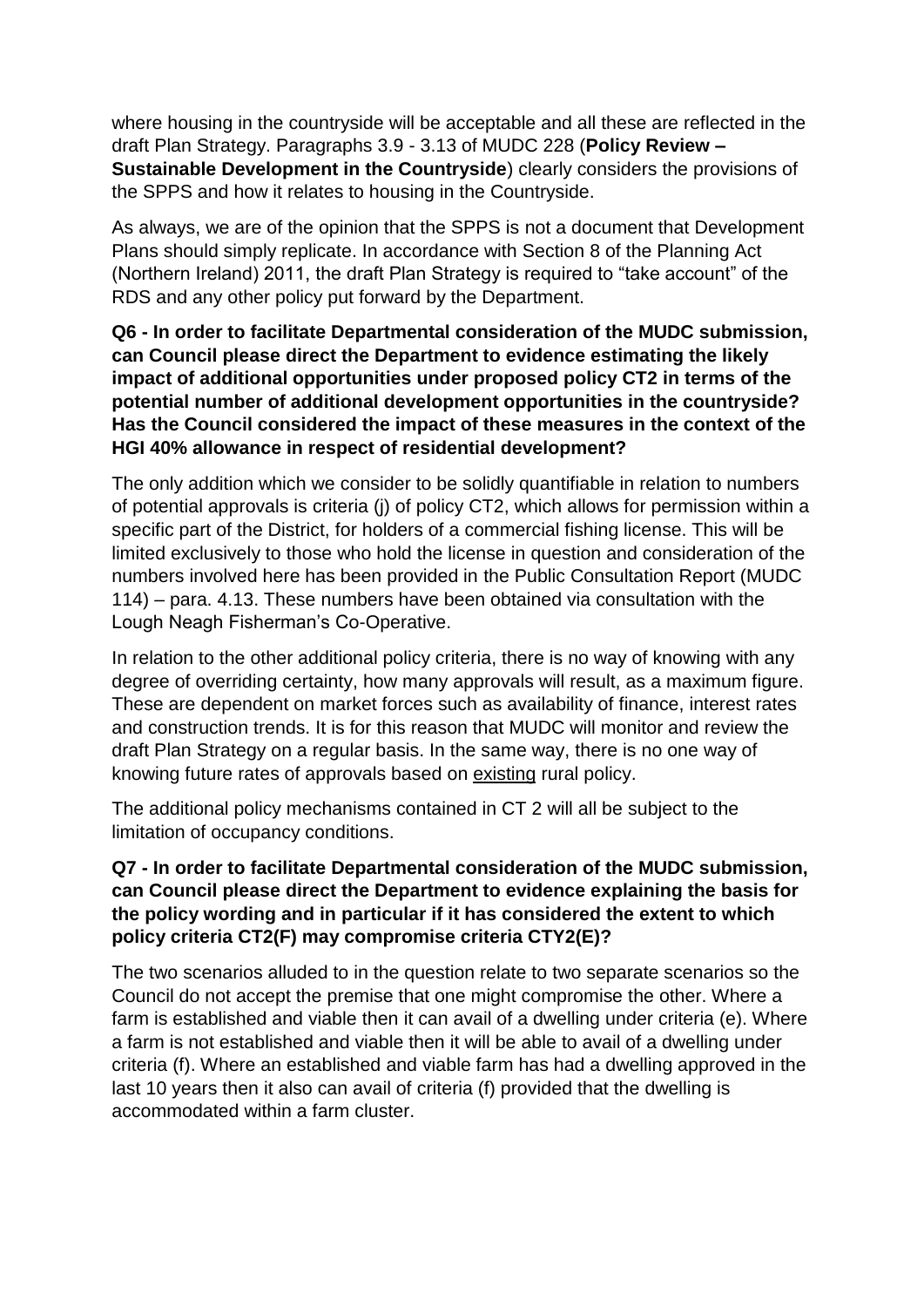This policy has been brought forward because members feel that given the large family size in Mid Ulster, greater opportunity should be provided for family members to live together.

The SPPS policy approach is to cluster, consolidate and group new development with existing established buildings. It provides examples of where LDPs should make provision for houses in the rural area; however, it does not say that these examples are the only scenarios where development can occur. Local Councils are entitled to tailor policy based on the views of members and the resident population of the district and this is what has happened in this instance.

# **Q8 - In order to facilitate Departmental consideration of the MUDC submission, can Council please direct the Department to evidence underpinning the inclusion of Policy CT2 (H) of the Draft Plan Strategy and how Council envisage the implementation, assessment and enforceability of this proposed policy?**

The submitted evidence refers to the fact that around 10% of the population in Mid Ulster currently provide some sort of care. This has been referenced in MUDC 201 and MUDC 116 for example. The importance of unpaid care is an ever increasing issue and one which was the subject of a paper put to the NI ASSEMBY *(Dr Raymond Russell - Background Information and Statistics on Carers in Northern Ireland – March 2017).*

This is only one example of changing societal trends which support this policy and which the Council was right to point out, have not been given proper consideration by the Department, in their critique of this policy.

There are clear trends showing an ageing population across the whole of Northern Ireland. Coupled with this are things such as the obvious crisis in social care and the governments clear focus on transforming care provision to include a move towards care being provided in domestic settings where possible (again, this is highlighted in the evidence base in MUDC 214).

The impact of the pandemic has heightened the trend of working from home to an extent where for most people the idea of working from home will now be a feature of their daily life, to some extent, for the near future. This is likely to increase the opportunities for care to be provided in domestic settings.

These are all examples of changing societal trends which the Department have not paid enough attention to in their criticism of this policy.

In relation to implementation, the policy will be implemented on the basis of the policy wording, like all planning policy. The policy wording has the control mechanism built into it, which only permits a new dwelling if it is in the form of an extension, physically attached to the existing building or a change of use from an existing building within the curtilage.

With regards to enforcement, enforcement action is possible in relation to attached occupancy conditions in the same way as enforcement action is possible for any breach of condition. Likewise, occupancy conditions will be viewed as a deterrent for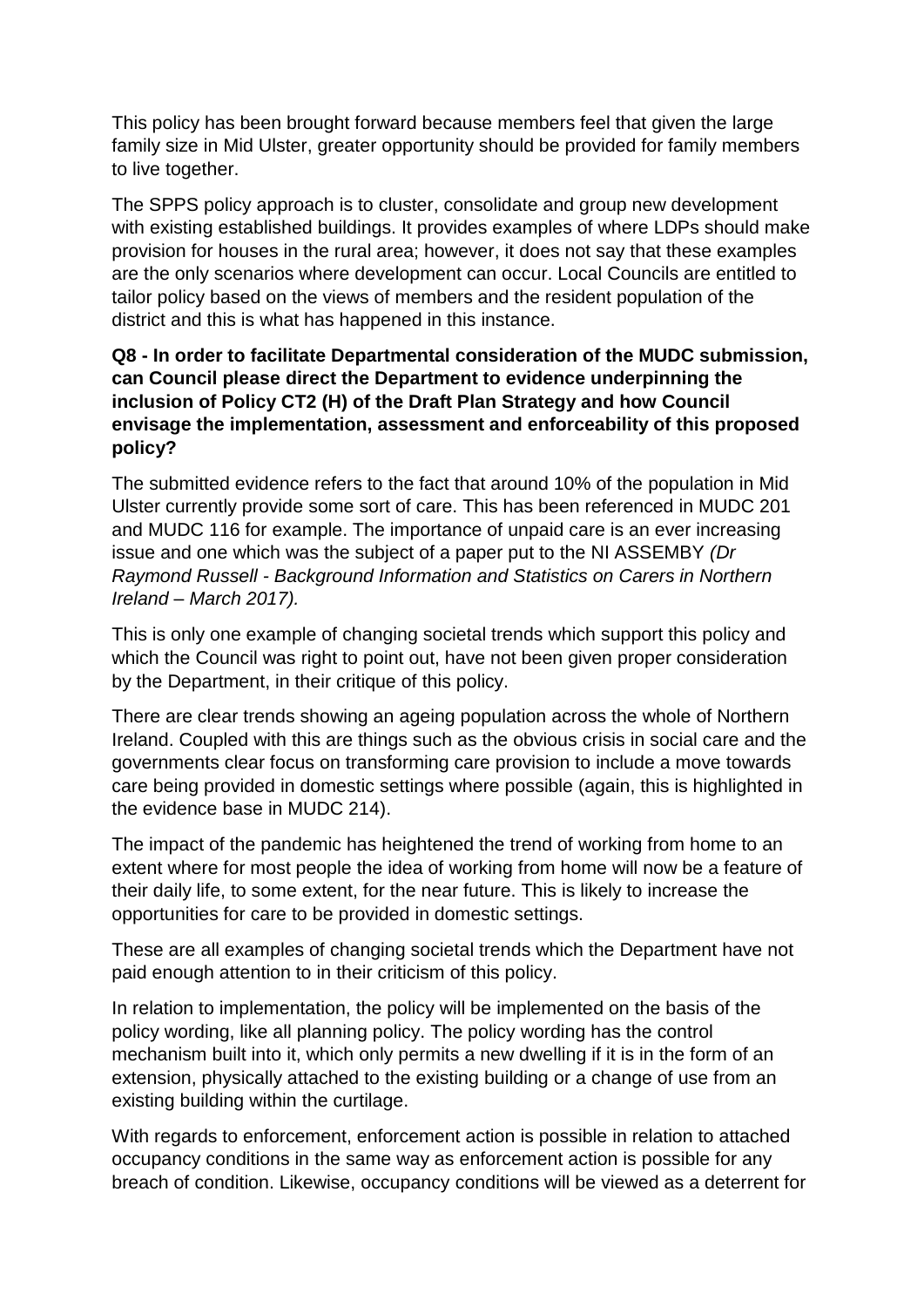the subsequent sale of any permission in that banks / lenders will not lend money for the purchase of any site with an occupancy condition attached. Occupancy conditions will be used in the way advocated by CTY6 of PPS 21 in so it is strange that, given their existence within existing policy, The Department would seek to query if they are or are not enforceable.

**Q9** - **In order to facilitate Departmental consideration of the MUDC submission, can Council please direct the Department to evidence underpinning the need for the inclusion of Policy CT2 (H) of the Draft Plan Strategy and how Council envisage the implementation, assessment and enforceability this proposed policy?**

This appears to be a duplication of Q8.

Please see response to Q8

**Q10 - In order to facilitate Departmental consideration of the MUDC submission, can Council please direct the Department to evidence which outlines the operational requirements of the job that necessitate being located in the countryside adjacent to the Lough, as opposed to a nearby settlement for example?**

This question appears to refer to the areas shaded blue on District Proposals Map 1e.

This line has been drawn based on postcodes to reflect the areas where fishermen who will benefit from the policy, live.

Mid Ulster District Council and its Members firmly believe that fishing is a primary industry in the same way as farming is. To not recognising fishermen and their requirement to live near their source of income, would be discriminatory and prejudicial against a distinct group who have for generations, contributed to the social and cultural makeup of the lough shore area.

Our Members, having expressed strong support for the inclusion of this policy in the draft Plan Strategy would expect the chance to articulate their views on this issue on behalf of their constituents, at an Independent Examination.

**Q11 - In order to facilitate Departmental consideration of the MUDC submission, can Council please direct the Department to evidence in relation to the economic and social disadvantage that underpins their continued designation, and the identification of any new DRC designations that may be brought forward.**

The indicators for levels of deprivation are published public information via the Northern Ireland Multiple Deprivation Measure 2017 (NIMDM2017). A cursory glance at these indicators will show that levels of deprivation in the SOAs located within the proposed DRCs are higher than the Northern Ireland average, in some cases significantly so.

For example, Dunnamore SOA which contains the majority of the Broughderg DRC is listed as the 271st most deprived SOA in Northern Ireland (out of 890) whilst being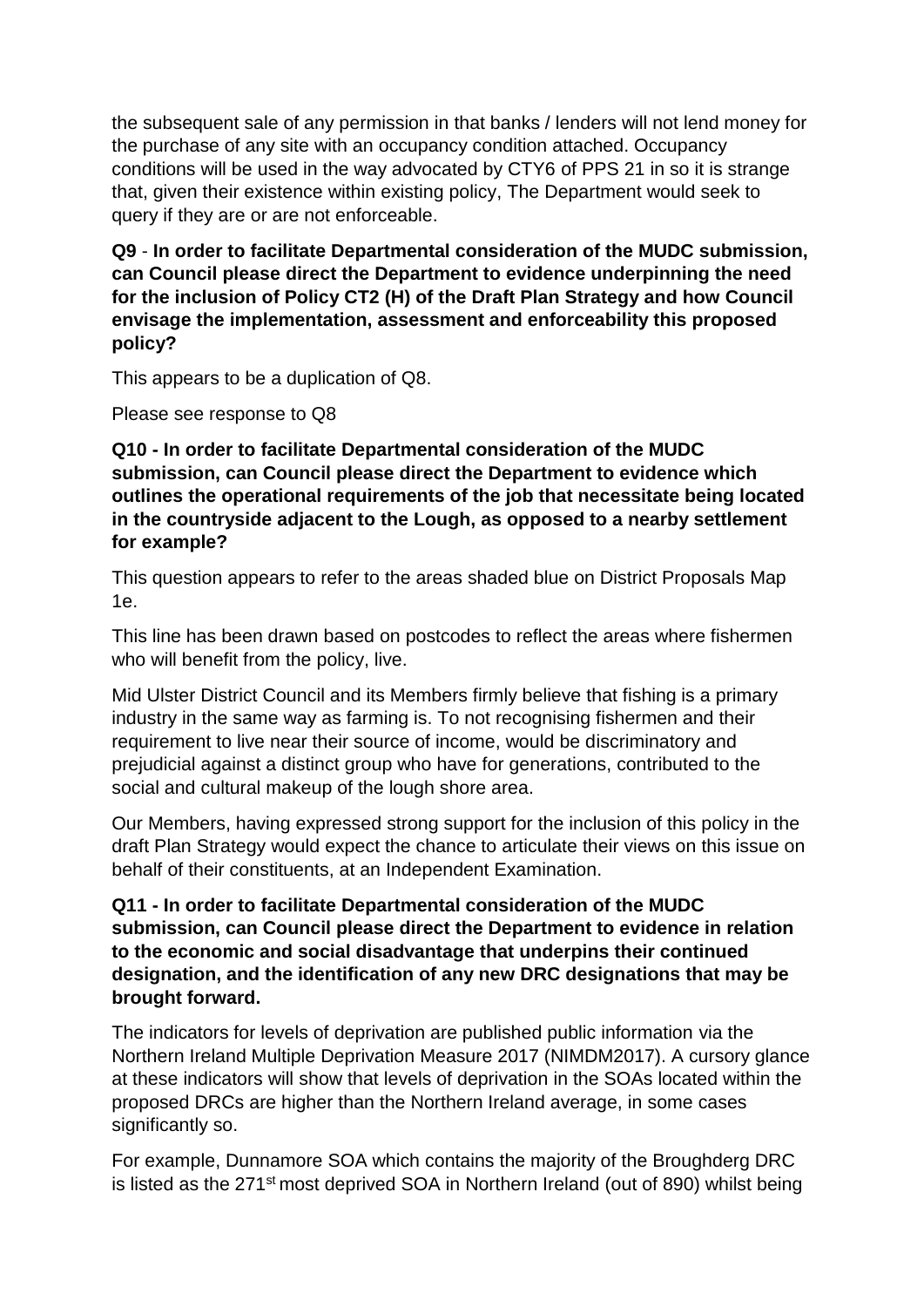the 6<sup>th</sup> most derived in Northern Ireland in relation to access to services. Draperstown SOA which contains the proposed Sixtowns DRC is listed as the 389<sup>th</sup> most deprived SOA in Northern Ireland and also the 174<sup>th</sup> in relation access to services, whilst Swatragh SOA which contains the Carntogher DRC is 123<sup>rd</sup> in relation access to services.

Levels of income in these SOAs are also well below the "mid point" in relation to their rank in the list of all the SOAs in Northern Ireland (Swatragh – 389, Dunnamore – 222 and Drpaerstown – 214).

It is clear therefore, from the published, public evidence that the areas wherein the proposed DRCs are located are suffering from economic and social disadvantage.

However, we would point out that the levels of deprivation / social disadvantage are not the only tests for the introduction of DRCs. Whilst the SPPS is silent on the issue of DRCs, existing policy (PPS 21) recognises that DRCs do exist and sets out criteria for them at para. 4.6.

Our draft Strategy at para. 4.44 sets out the criteria for DRCs and these criteria are in line with the criteria set out in existing policy as well as with the criteria which is listed in SP5 of the Planning Strategy for Rural Northern Ireland.

We therefore feel that the continued designation of DRCs is justified and their designation has been based on tried and tested criteria and rationale.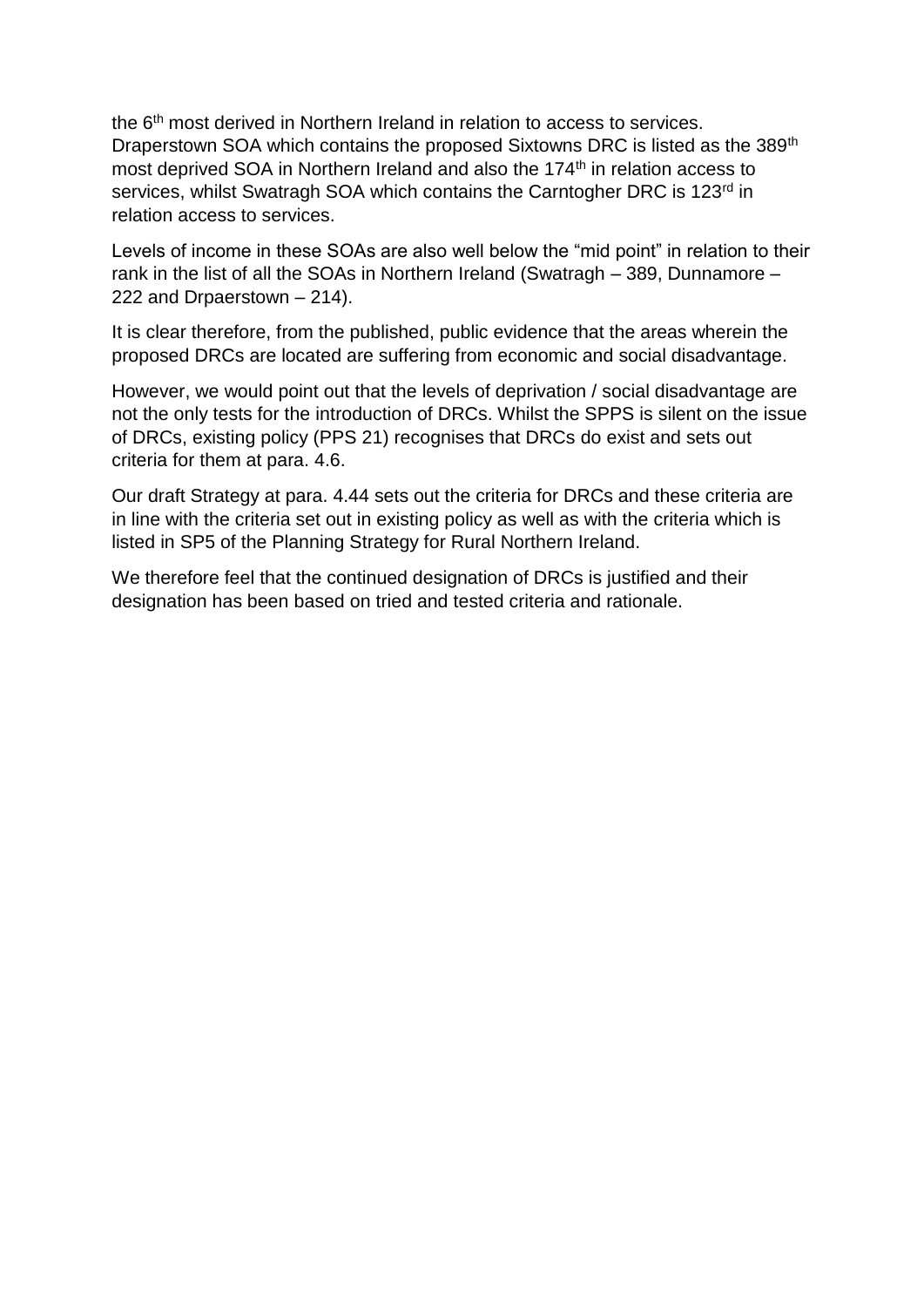# **APPENDIX 4 – LEGAL / PROCEDURAL COMPLAINCE**

#### **Q1 - It appears that these documents may have been renumbered/reorganised after the Soundness Self-Assessment has been completed – can the council clarify?**

The three instances alluded to by the Department prior to Q1 appear t be typing errors on behalf of the Council. The Council acknowledge these. However, it is clear from the text on each occasion as to what the documents referred to are. Despite the incorrect references to document numbers, the Department was still able to identify the correct document.

With such a large volume of text in this submission, human typing / referencing errors are almost inevitable. Indeed, the Department have made such mistakes in their clarification document as pointed out in Appendix 3 with the duplication of questions 8&9.

We do not feel that these mistakes are significant.

## **Q2 - Can the Council provide a copy of distribution lists to satisfy these regulations?**

Yes – These lists change over time and accordingly were updated at each stage of the process ie. At REG 10, REG15 and REG 17.

Lists are attached in the form of spreadsheets to the covering email.

The contact lists for REG 10 and REG 15 are included in one spreadsheet each ie. A spreadsheet for contact list at the time of REG 10 and a corresponding one for REG 15.

The lists for REG 17 are attached separately with a spreadsheet being complied for each "type" of consultation body e.g. "gas licensees", "electricity licensees" "communications code," "adjoining councils," "NIHE," "government departments," "NI Water," "Civil Aviation Authority" etc.

If the Department is still not satisfied, then individual copies of each correspondence to each "consultation body" can be forwarded for each of the consultation exercises at REG 10, REG 15 and REG 17 respectively.

## **Q3 – Can the Council provide clarification regarding this matter?**

The draft Timetable was agreed by Council in March of 2016 and the timetable was submitted to the Department in the same month, following Council agreement.

The Department recommended some minor changes to the document via correspondence in April of 2016. The Council incorporated these changes and received the subsequent agreement from the Department in May of 2016. The changes to the timetable meant that instead of having seasons and specific quarters, the amended version had only seasons as indicative periods. Therefore, the period of the LDP had not actually changed.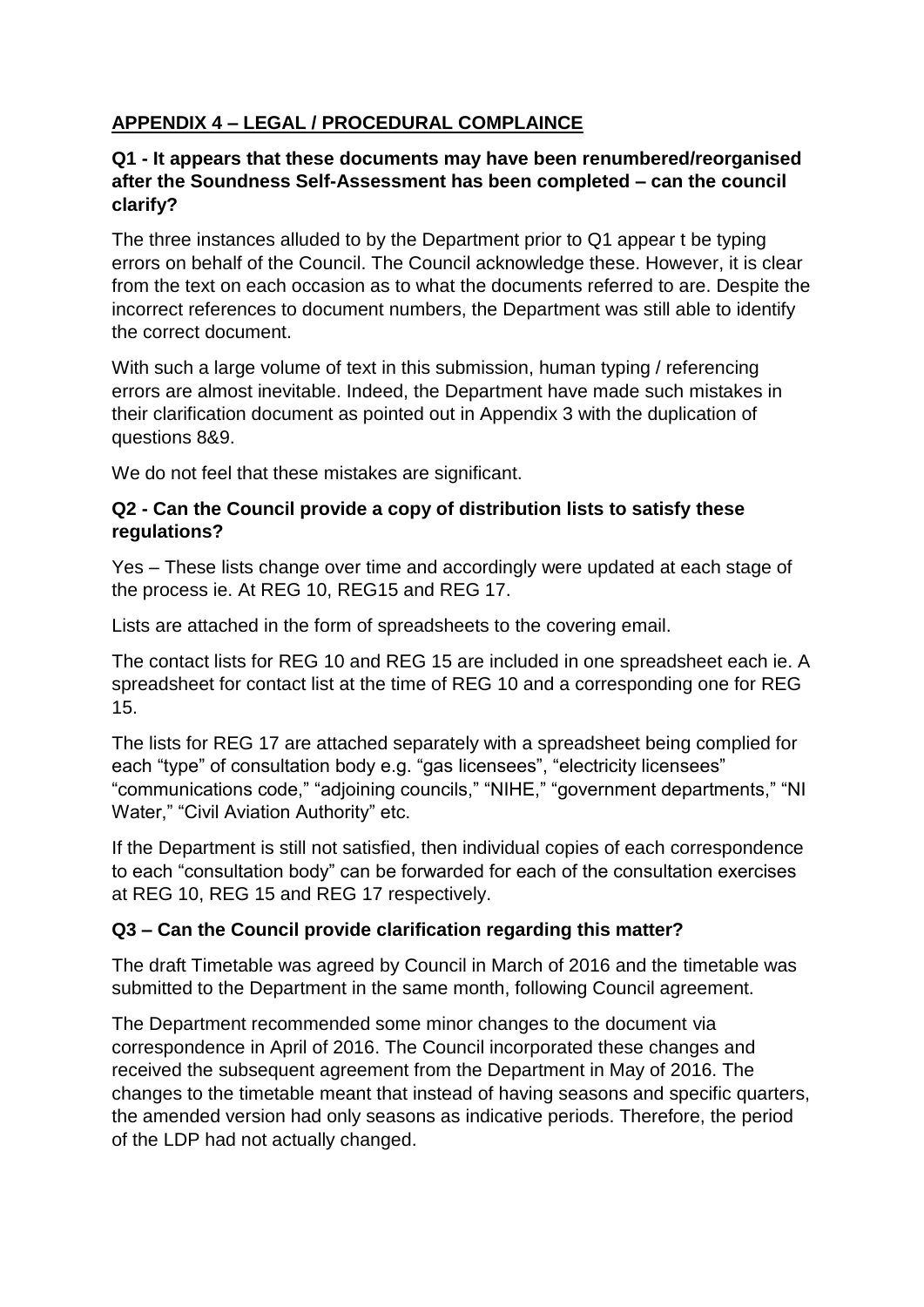The amended timetable was not presented to Council because it was considered, in conjunction with the Councils Solicitor, that these changes were so minor that they did not materially alter the version of the timetable that had already been agreed by Council.

## **Q4 - Can the Council confirm which publications the public notices were placed, and provide copies of those advertisements?**

This question is confusing. The Department appears to take issue with the fact the local publications used by the Council have been altered throughout the process. There is nothing to prohibit the Council from doing this.

In relation to MUDC 406, The Department state that *"Generally, the adverts provided are from publications as specifically stated in the SCI. However, not all adverts (from the publications) have been provided."*

The Department then specifically references the notices in the Mid Ulster Mail and Tyrone Courier relating to the publication of the Council Timetable and states "*the advertisements provided by the Council originate from neither of these publications*". These notices have been provided at Appendix 27 of MUDC 406

MUDC 406 is a comprehensive document of over 600 pages containing copies of all public notices as attached appendices.

If the Department considers that certain Public Notices are not included then they should specify which ones are not included and the Council will produce those specific ones rather than produce documents, which have already been included in the submission.

## **Q5 - Can the Council confirm which publications the public notices were placed, and provide copies of those advertisements?**

Again, a comprehensive list of public notices has been supplied to the Department in both MUDC 406 and MUDC 407. If the Department feel that, any are missing or incorrect then please advise the Council of the exact adverts / public notices that are missing and we will furnish them, as we do not feel it is appropriate to submit all notices and adverts for a second time.

In relation to this specific instance, the Department have implied that the Council have not complied with the relevant version of the SCI. They assert that we published adverts relating to the *revision* of the Timetable, in the Mid Ulster Mail and the Derry Post instead of the Mid Ulster Mail and the Tyrone Courier.

In fact, the SCI is silent on the subject of the *revision* of the timetable. It states that we must advertise in the Tyrone Courier and the Mid Ulster Mail when the Timetable is *published* which we did satisfactorily in May / June 2016 (see Appendix 27 of MUDC 406). In relation to subsequent revisions of the Timetable, the SCI places no obligation on the Council in terms of advertisements.

Therefore, the only obligation on the Council is that imposed upon them by Regulation 8(b) of The Planning (Local Development Plan) Regulations (Northern Ireland) 2015 i.e. that a local advertisement must be placed.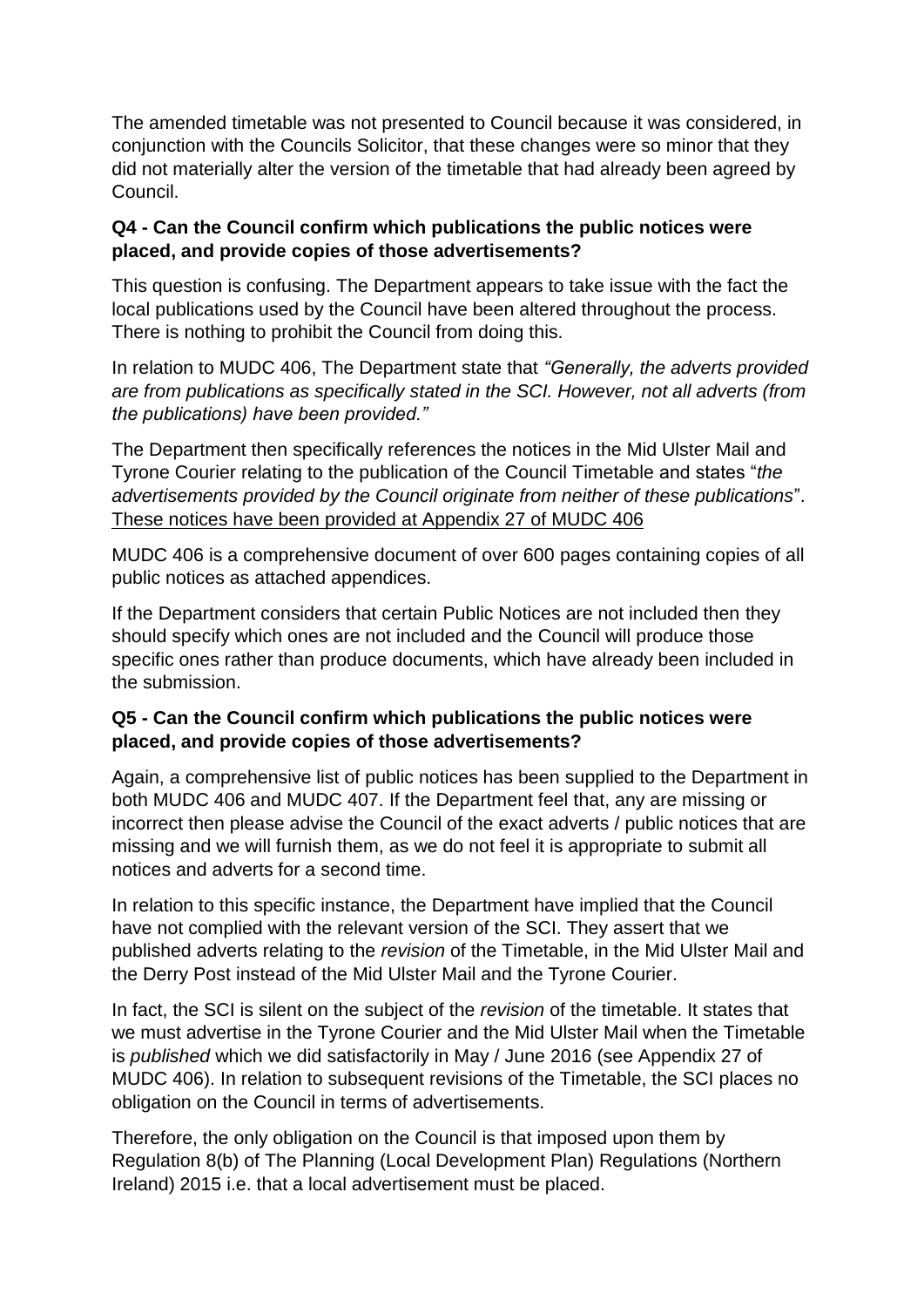However, if it gives the Department comfort, we have attached the relevant adverts from the Tyrone Courier as well as the order sheet sent on behalf of the Council to have the advertisements placed in the Tyrone Courier as well as a range of additional papers.

## **Q6 - Would the Council be able to provide a copy of this advert from Mid Ulster Mail or provide clarification on this point?**

The Department has quoted the SCI and specifically asked for the advertisements regarding the intention to publish the POP in the Mid Ulster Mail. These are included in the evidence base at Appendix 32 of MUDC 406.

We would point out that MUDC 406 relates to compliance with the SCI and MUDC 407 relates to compliance with the LDP Regulations.

#### **Q7 - Is the Council able to confirm that public notices were placed in the remaining publications in accordance with the SCI in effect at that time?**

Again, the Department are confusing the requirements to comply with The Planning (Local Development Plan) Regulations (Northern Ireland) 2015 and the requirements to comply with the Statement of Community Involvement. The required level of compliance with Regulation 15 has been demonstrated in MUDC 407 (see pages 10- 13).

In relation to the SCI commitment to place a notice in the Mid Ulster Mail, The Tyrone Courier, Tyrone Times, Derry Post, Impartial Reporter and the Belfast Gazette. Copies of the advert placed in the Mid Ulster Mail, Tyrone Courier and the Belfast Gazette are included in Appendix 40 of MUDC 406.

Copies of the Derry Post adverts on the 19th and 26th February 2019 are attached along with this correspondence.

Copies of adverts placed in the Impartial Reporter on the 21<sup>st</sup> and 28<sup>th</sup> February 2019 have also been attached.

The Tyrone Times ceased to circulate in June 2019 and therefore records were not able to be obtained but attached is a copy of the order from for all adverts showing that the Tyrone Times was advertised in on the 19<sup>th</sup> and 26<sup>th</sup> February 2019.

#### **Q8 - Can the Council confirm if there were notices placed in any other publications, and if so, could copies of those advertisements be provided?**

Mid Ulster Mail (12<sup>th</sup> &19<sup>th</sup> March 2020) and Belfast Gazette (13th & 20th March 2020) advertisements have been supplied as part of the submission documents (Appendix 31 of MUDC 407).

Copies of the advertisements placed in the Tyrone Courier on 11<sup>th</sup> and 18<sup>th</sup> March 2020 are attached with this correspondence. Copies of the advertisements placed in the Derry Post on  $10<sup>th</sup>$  and  $17<sup>th</sup>$  March 2020 are attached also.

Copies of the advert placed in the Impartial Reporter on the 12<sup>th</sup> and 19<sup>th</sup> March 2020 have also been attached.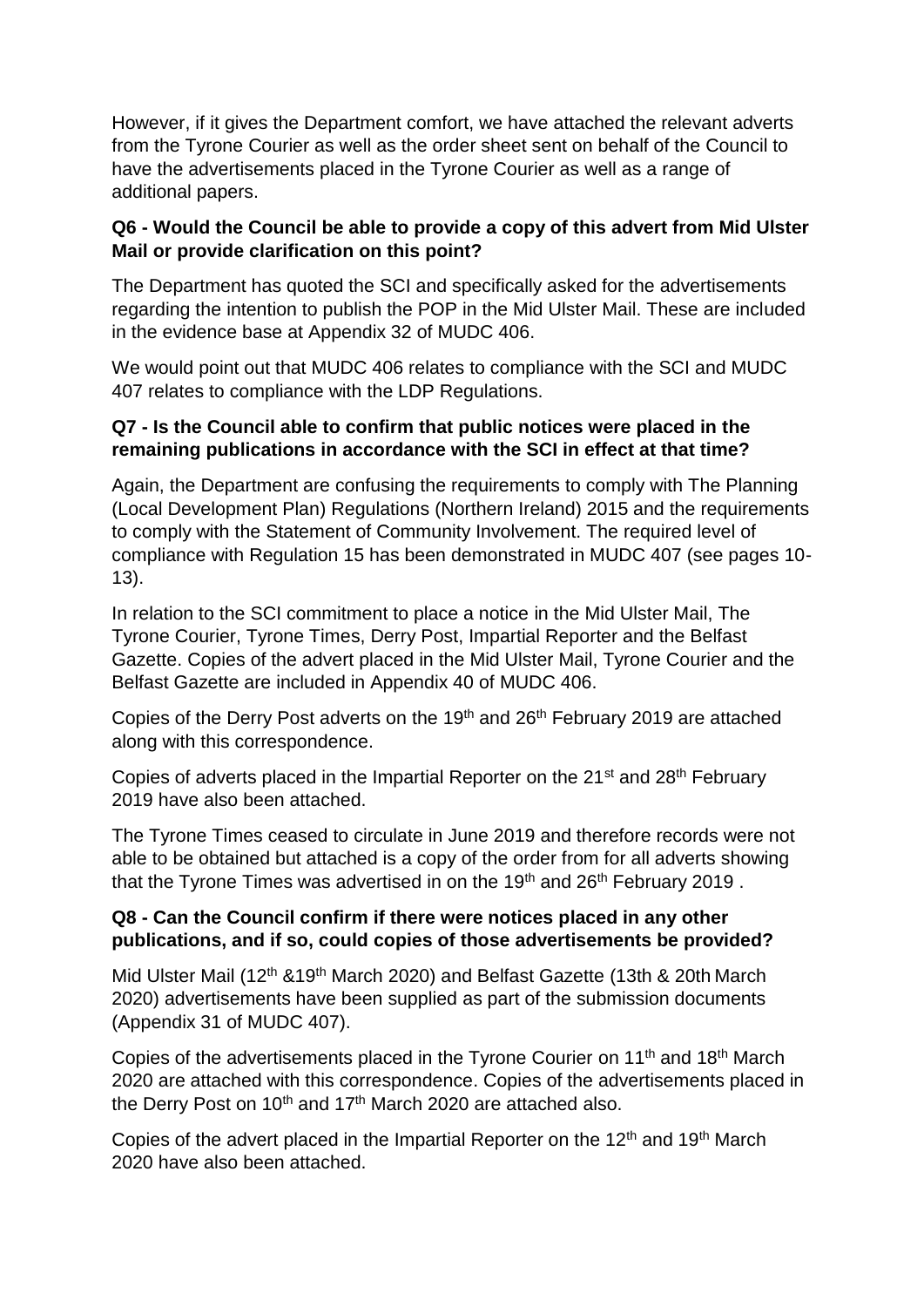The Tyrone Times ceased to circulate in June 2019 but in lieu of this a copy was placed in the Dungannon Herald, even though this was not specified in the SCI and these adverts have been attached.

#### **Q9 – Is the Council able to confirm that public notices were placed in the remaining publications in accordance with the SCI in effect at the time?**

Yes. The Public Notices from the Tyrone Courier and the Belfast Gazette are provided in Appendix 37 of MUDC 407.

The Public Notices in the Mid Ulster Mail were ran on 12<sup>th</sup> and 19<sup>th</sup> June 2019. Copies have been attached.

The Public Notices in the Derry Post were ran on the 11<sup>th</sup> and 18<sup>th</sup> June 2019. Copies have been attached.

The Public Notices in the Tyrone Times were ran on the 11<sup>th</sup> June 2019 and 18<sup>th</sup> June 2019. The Tyrone Times ceased circulation in June of 2019 so copies are not available, however the order form showing all advertisements that were signed off (including the Tyrone Times) has been attached.

The Public Notices in the Impartial Reporter were ran on 13<sup>th</sup> and 20<sup>th</sup> June 2019. Copies have been attached.

# **Q10 – Can the Council provide a screenshot from the Council website (as has been provided for other iterations of the document) to demonstrate this?**

The Council are unable to find a screenshot of the revised timetable on the Councils website.

However, as the Department has acknowledged, we have provided email confirmation from our communications team who administer the website that the revised timetable was placed on the Council website on 30<sup>th</sup> November 2018. We consider this is adequate confirmation that the revised timetable was indeed published on our website.

Communications have advised that it is not possible to retrieve historic pages from the website.

# **Q11 – Can the Council provide this evidence?**

Screenshots are not available in relation to this and as pointed our above, it is not possible to retrieve these pages historically.

The Council can assure the Department that this regulation has been complied with as outlined in MUDC 407. We are aware that other Councils have offered similar evidence in terms of compliance with this regulation. For instance, in relation to their compliance with Regulation 19, Fermanagh and Omagh District Council have simply stated that;

*19(1) A copy of all counter representations were made available for inspection during normal office hours at the Grange and Strule House Omagh and the Town Hall*